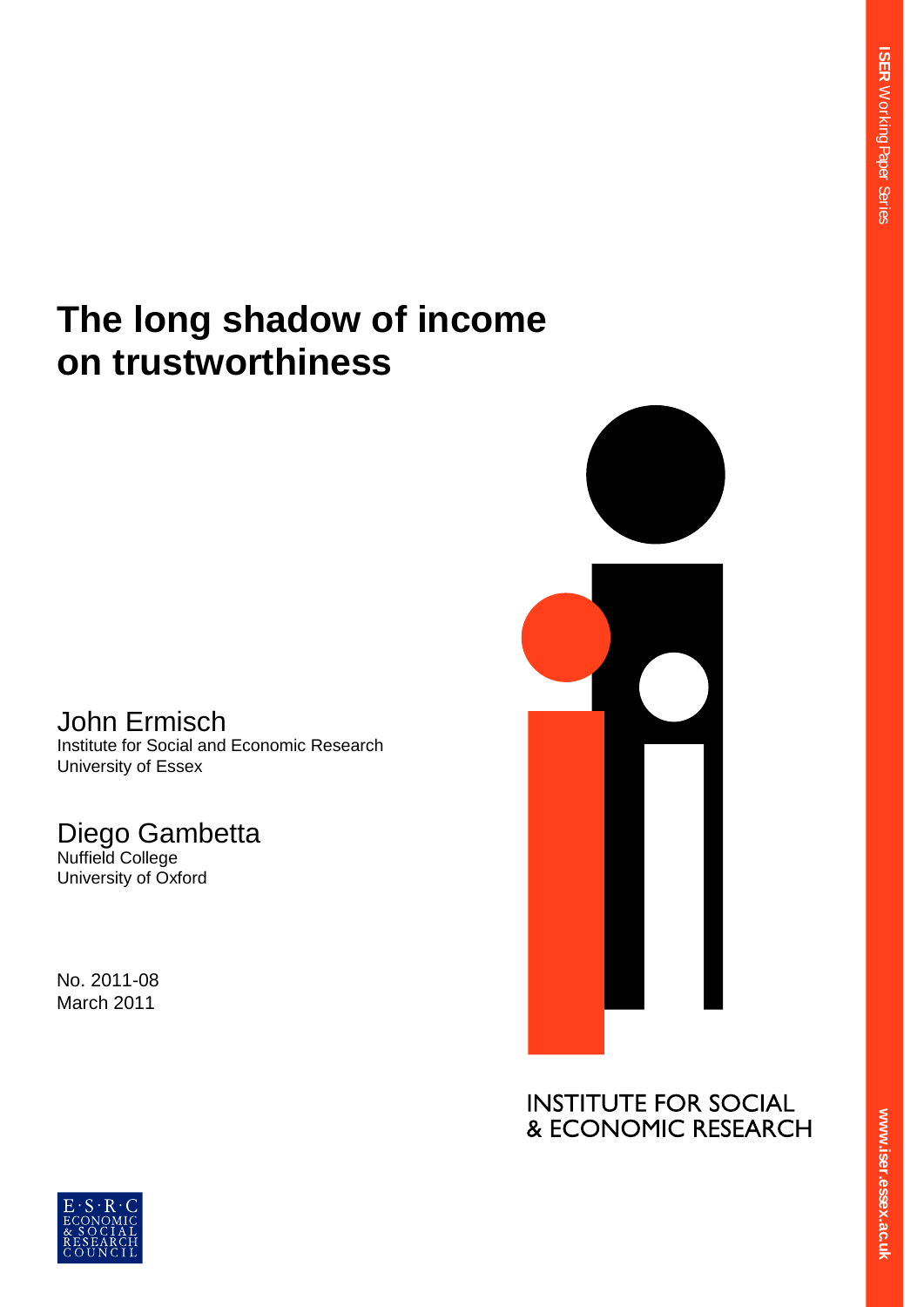#### **Non-technical summary**

We employ a behavioural measure of trustworthiness obtained from an experiment carried out with a sample of the general British population whose individuals were extensively interviewed on earlier occasions. These previous interviews allow us to have very good income measures, and in particular to construct a measure of relative income that uses past income as a reference point. Our basic finding is that given past income, higher current income *increases* trustworthiness and, given current income, higher past income *reduces* trustworthiness. Past income determines the level of financial aspirations and whether or not these are fulfilled by the level of current income affects trustworthiness. But past income has a disproportionately large effect on trustworthiness compared to that predicted by the relative income theory, and this leads us to suspect that past income may also capture heterogeneity in relevant subjects' dispositions, with more opportunistic subjects being less trustworthy *and* having higher average incomes. We suggest and estimate a two-tier model in which relative income has the same positive effect within each past income class, but people in higher past income classes have a lower fundamental levels of trustworthiness.

The analysis also has interesting dynamic implications: trustworthiness should increase (decline) during an economic boom (recession) because current income rises (falls) relative to past income; in other words, trustworthiness is pro-cyclical. In so far as trustworthiness positively affects economic growth, then periods of recession would be deeper and longer as a result of trustworthiness being pro-cyclical. It would further follow that redistributive policies, while politically and financially easier during periods of boom, would in fact be more effective during recessions.

In terms of secular income growth, as long as it is not associated with a change in the distribution of the underlying traits that affect both income and trustworthiness it should have no long-term effects on the latter. But if that distribution is not immutable but interacts with changes in cultural zeitgeist, it would follow that, for example, the spreading of a more mercantile culture could increase the frequency of opportunism. Their income would grow faster as a result, but their fundamental level of trustworthiness would decline—justifying the often heard common sense perception that as societies become richer they become meaner.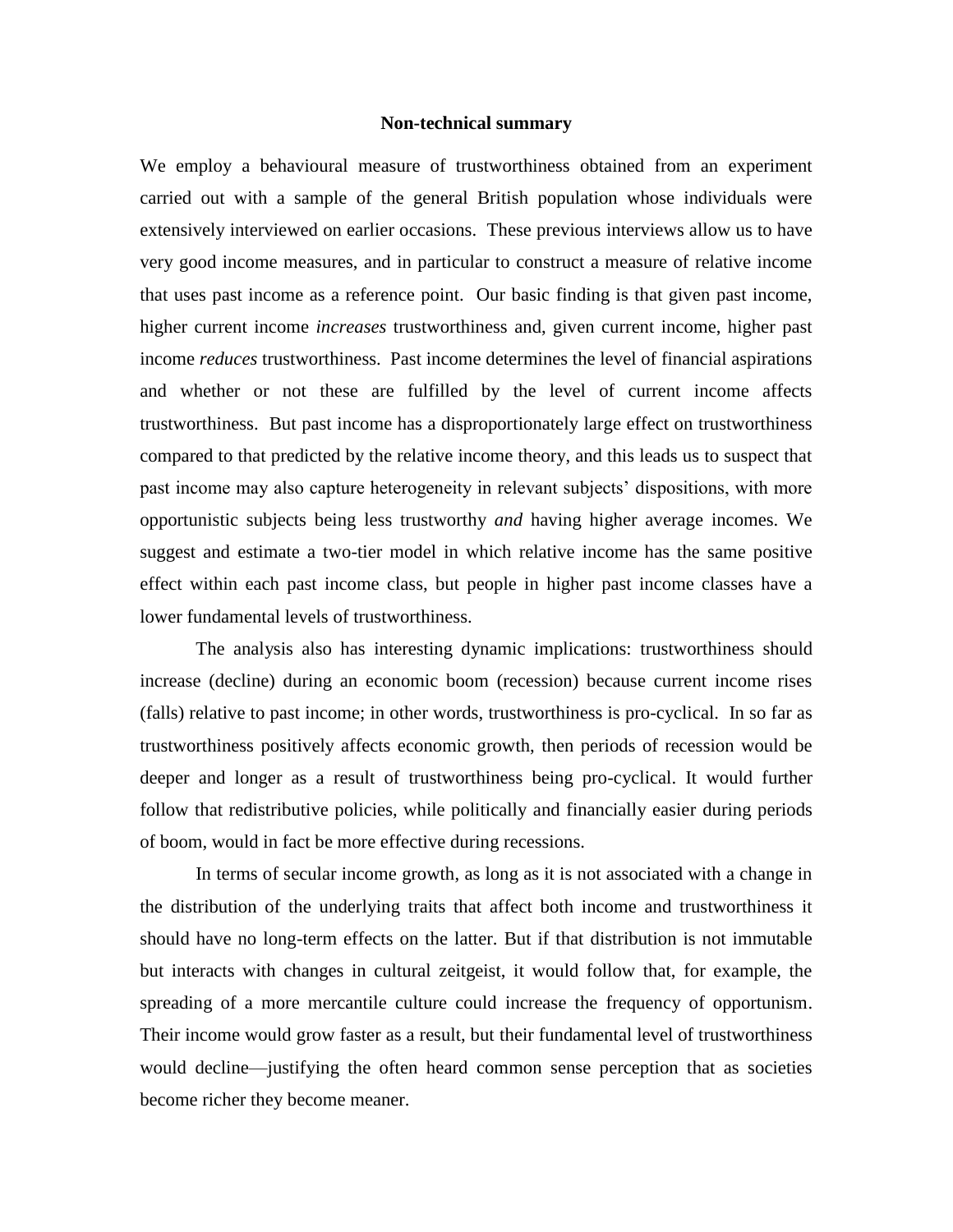# **The Long Shadow of Income on Trustworthiness<sup>1</sup>**

John Ermisch $^{\rm a}$  and Diego Gambetta $^{\rm b}$ 

#### Abstract

We employ a behavioural measure of trustworthiness obtained from an experiment carried out with a sample of the general British population whose individuals were extensively interviewed on earlier occasions. Our basic finding is that given past income, higher current income *increases* trustworthiness and, given current income, higher past income *reduces* trustworthiness. Past income determines the level of financial aspirations and whether or not these are fulfilled by the level of current income affects trustworthiness. We also suspect that past income may also capture heterogeneity in relevant subjects' dispositions, with more opportunistic subjects being less trustworthy *and* having higher average incomes.

**Key words:** trustworthiness, relative income **JEL classification:** C93, D10

<sup>a</sup> Institute for Economic and Social Research, University of Essex and IZA; corresponding author.

<sup>b</sup> Nuffield College, Oxford University

We would like to thank Abigail Barr and Michele Belot for their helpful comments and suggestions on an earlier version of the paper, and acknowledge the comments we received by participants in the 5th European Workshop on Experimental and Behavioural Economics, Bertinoro, Italy, on 9-11 December 2011.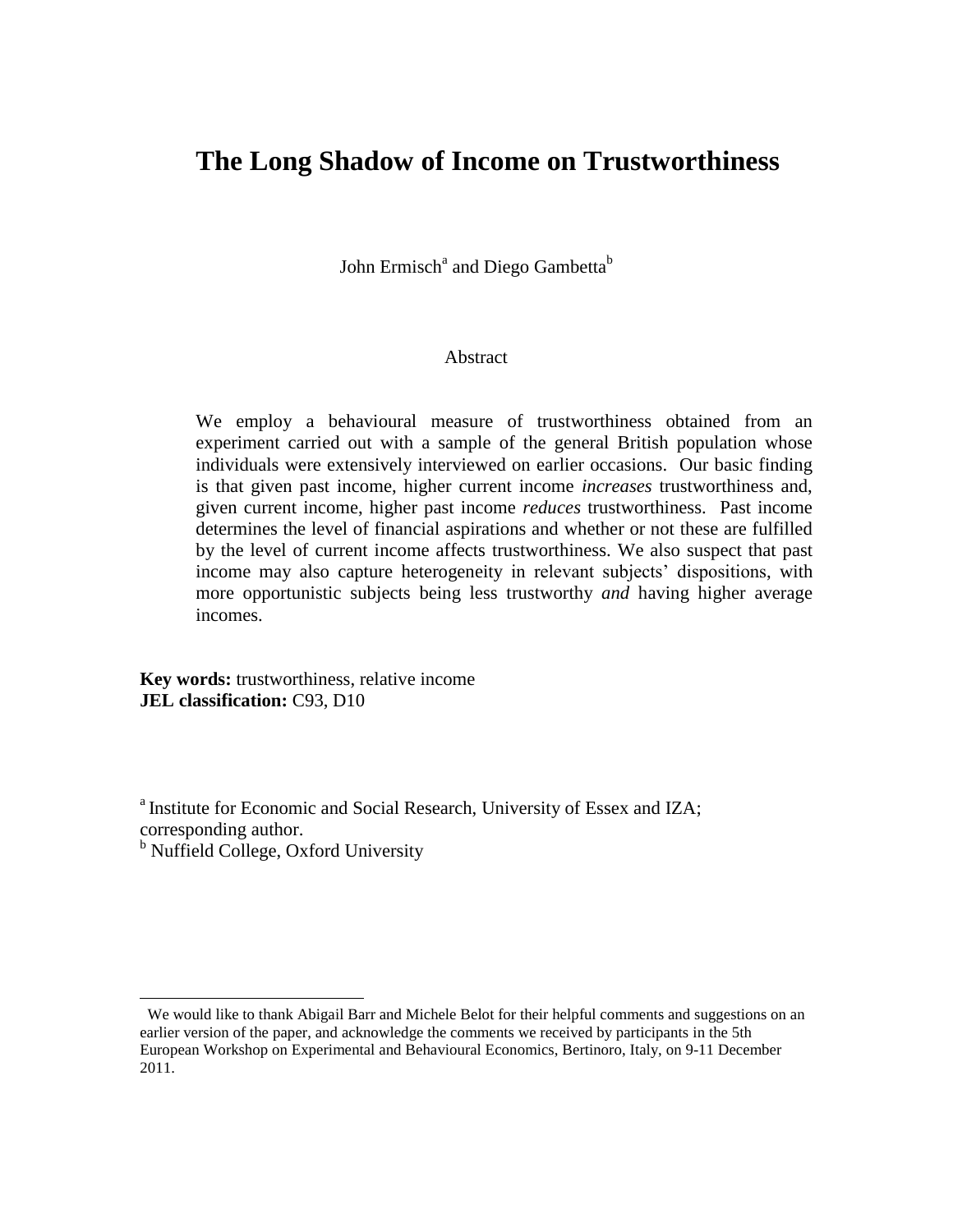#### *Introduction*

The division of labour that characterises modern societies would not be viable or as

efficient without a considerable level of trust in strangers. In the words of Paul Seabright

(2003),

l

A division of labor needs to be robust against opportunism—the behavior of those who seek to benefit from the efforts of others without contributing anything themselves. In other words, participants need to be able to trust each other—especially those they do not know.

Being able to "trust each other" can only be sustained if strangers are trustworthy sufficiently often.

Yet, the mechanisms that affect trustworthiness remain to a large extent unknown. The growth of the scholarly literature on trust in the last quarter century has yielded a corpus of research, which while now reaching gigantic proportions, is enfeebled by having one foot of clay. Of the two choice components of trust, deciding whether to trust and deciding whether to be trustworthy, it is the former that gets the lion's share of attention, whether by studies which rely on surveys or on experiments.

While it has been common to try to measure levels of trust through survey questions, attitudinal questions about a person's trustworthiness would not, for obvious reasons, engender credible answers. The ample trust literature that relies on survey data is thus inevitably silent on trustworthiness and, as a consequence, also on the extent to which people's trust in others is a response to actual trustworthiness.

An alternative approach is to measure trust and trustworthiness through experiments that use real monetary rewards (see Camerer 2003, p.83ff., for a review).

<sup>2</sup> Typical ‗trust questions' include the following (from the World Values Survey, General Social Survey (US) and British Household Panel Study): ‗Generally speaking, would you say that most people can be trusted, or that you can't be too careful in dealing with people?'In a recent paper, Ermisch et al. (2009)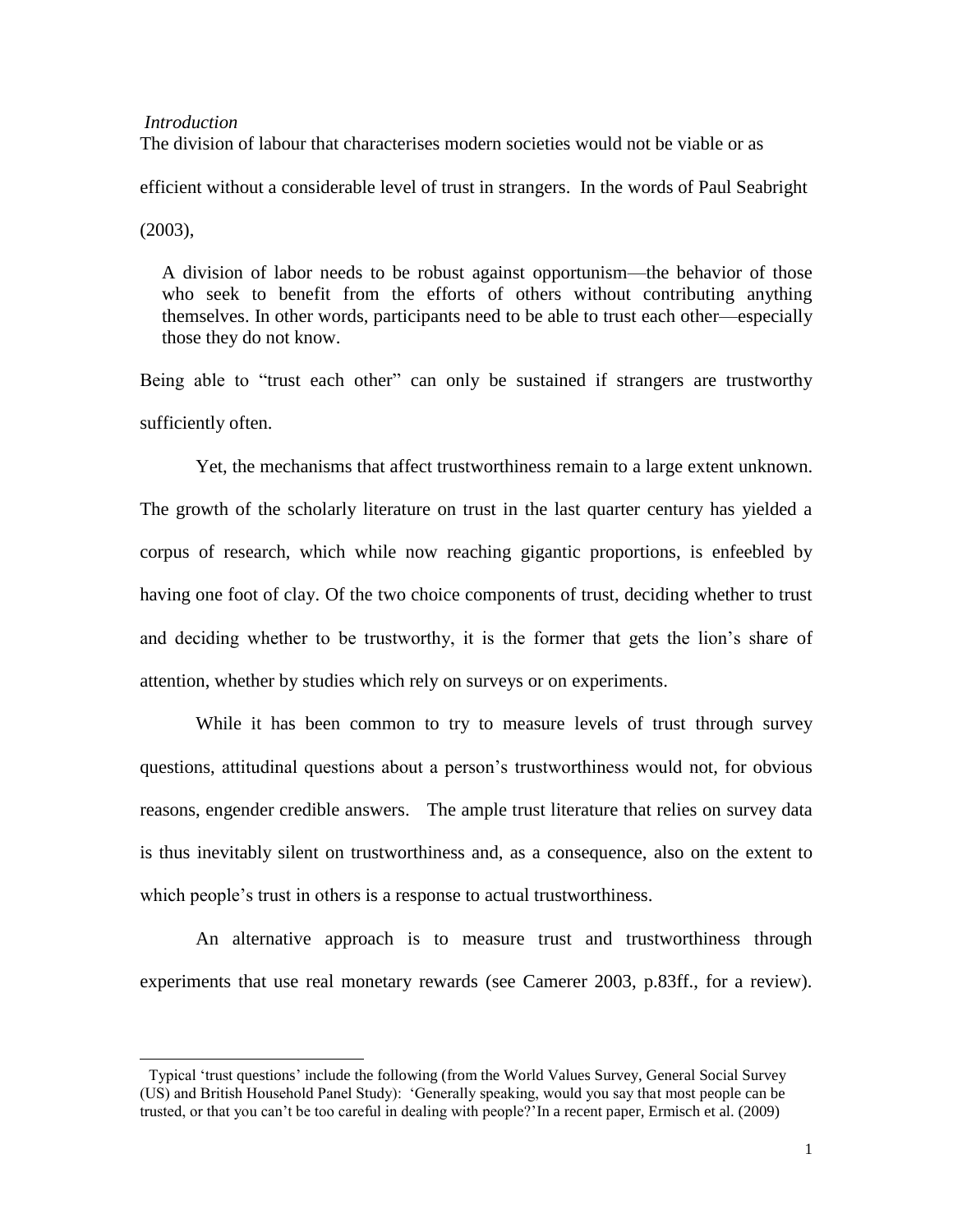This method has the advantage of providing behavioural measures and of being potentially clearer about the type of situation in which trust is an issue, the stakes and the reference group that subjects have in mind when making their experimental decisions– usually anonymous subjects in the experiment. Laboratory experiments, however, typically lack a sufficient range and variation of information on individual attributes needed to investigate the individual-level correlates of trustworthiness. In addition, they are often administered to students, usually self-selected subjects, unrepresentative of the adult population and who possess important knowledge about the "stranger" with whom they are interacting—he/she is another student.

In this paper, we try to overcome these limitations by combining the experimental method *and* the survey method, and by using a sample of the general population whose individuals were extensively interviewed on earlier occasions and about whose attributes much is thus known. This approach makes it possible to obtain a *behavioural* measure of trustworthiness, and, crucially, a rich and large data set of individual attributes.<sup>3</sup> We employ a new experimental design of the so-called "trust game" developed by Ermisch and Gambetta (2006) that differs in a number of ways from the trust game used in most trust experiments. We believe that the differences we introduce allow it to provide better measures of the concepts of trust and trustworthiness.

question the usefulness of this question for measuring trust by showing it is uncorrelated with behaviour in the ‗trust game' described below in this paper.

We know of only two other instances, neither of which was in the UK, in which trust-game experiments have been carried out with a representative sample of the population and combined with survey questions – one was carried out in Germany (Fehr *et al.* 2002) and gave us the original inspiration, the other in the Netherlands (Bellemare and Kroeger 2007). Other trust studies have also used population samples (e.g. Barr 2003 and Schechter 2007), but ones that are less representative of the population than these two studies.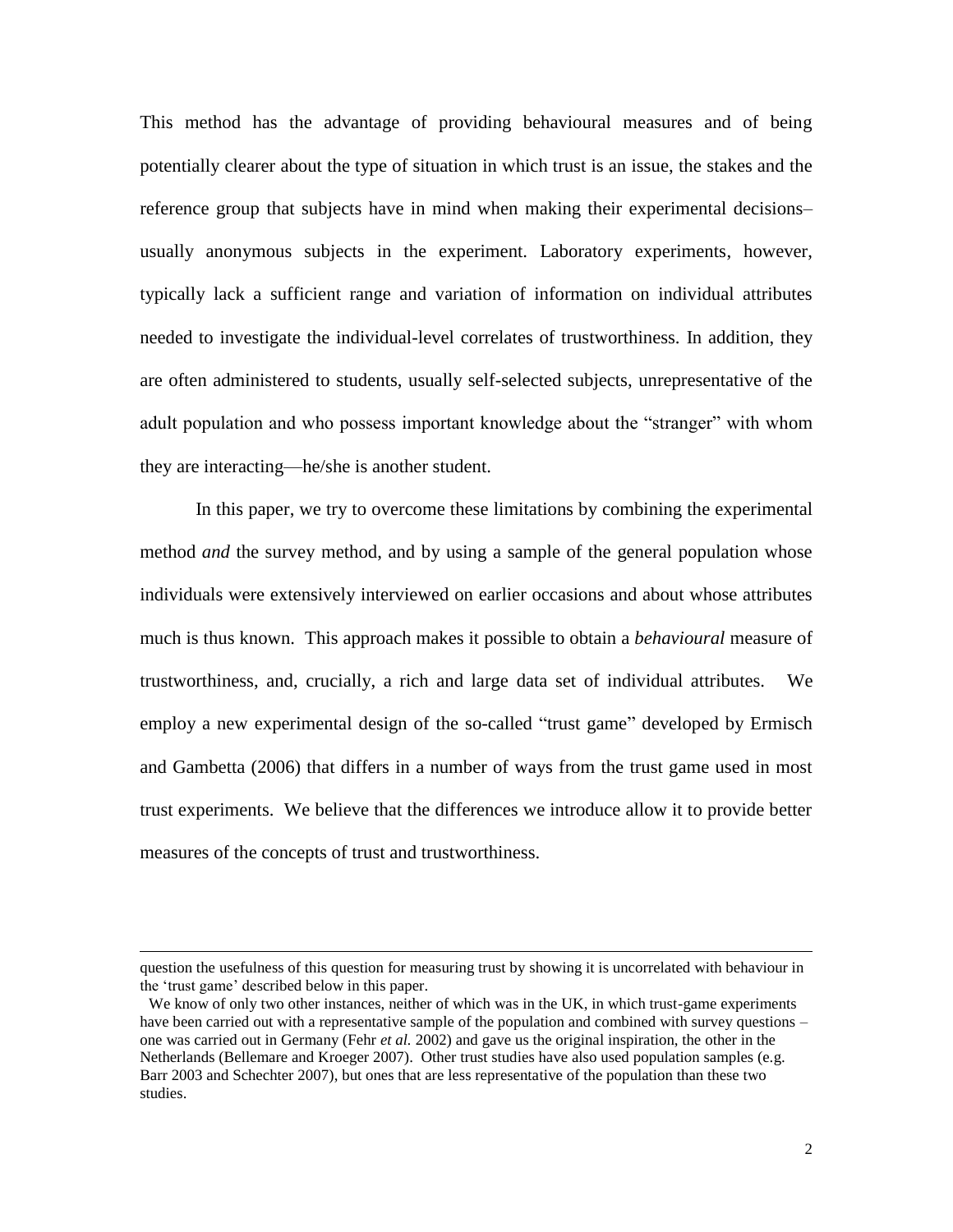Our main aim is to understand how trustworthiness between strangers varies within the population. Systematic variations in trustworthiness related to individual's attributes may, in turn, yield insights into what might influence a person's decision to fulfil a stranger's trust in them. We will focus in particular on the effects of income on trustworthiness.

The paper proceeds as follows. First we clarify what we mean by 'trust' and ‗trustworthiness' and what might influence the latter, focusing in particular on people's economic resources. We then explain the experiment that we carry out and the key features of our design. Next we discuss our sampling frame and survey methods. The seventh section presents the main outcomes of the experiment, and the following three sections examine the main questions of the paper: how do economic resources affect trustworthiness in trust situations involving strangers. The final section presents our conclusions.

# *Trust*

We work with a notion of trust that relates trust to specific acts and makes it easy to capture it empirically (Bacharach and Gambetta 2001). We trust when *we trust that someone will do X – e.g.* repay a loan, pay the fare, perform a given task as expected. The trust that we have in someone doing X does not necessarily extend to trust in that same person doing Y. We say that a person 'trusts someone to do  $X$ ' if she acts on the *expectation* that he will do X when both truster and trustee know that two conditions obtain: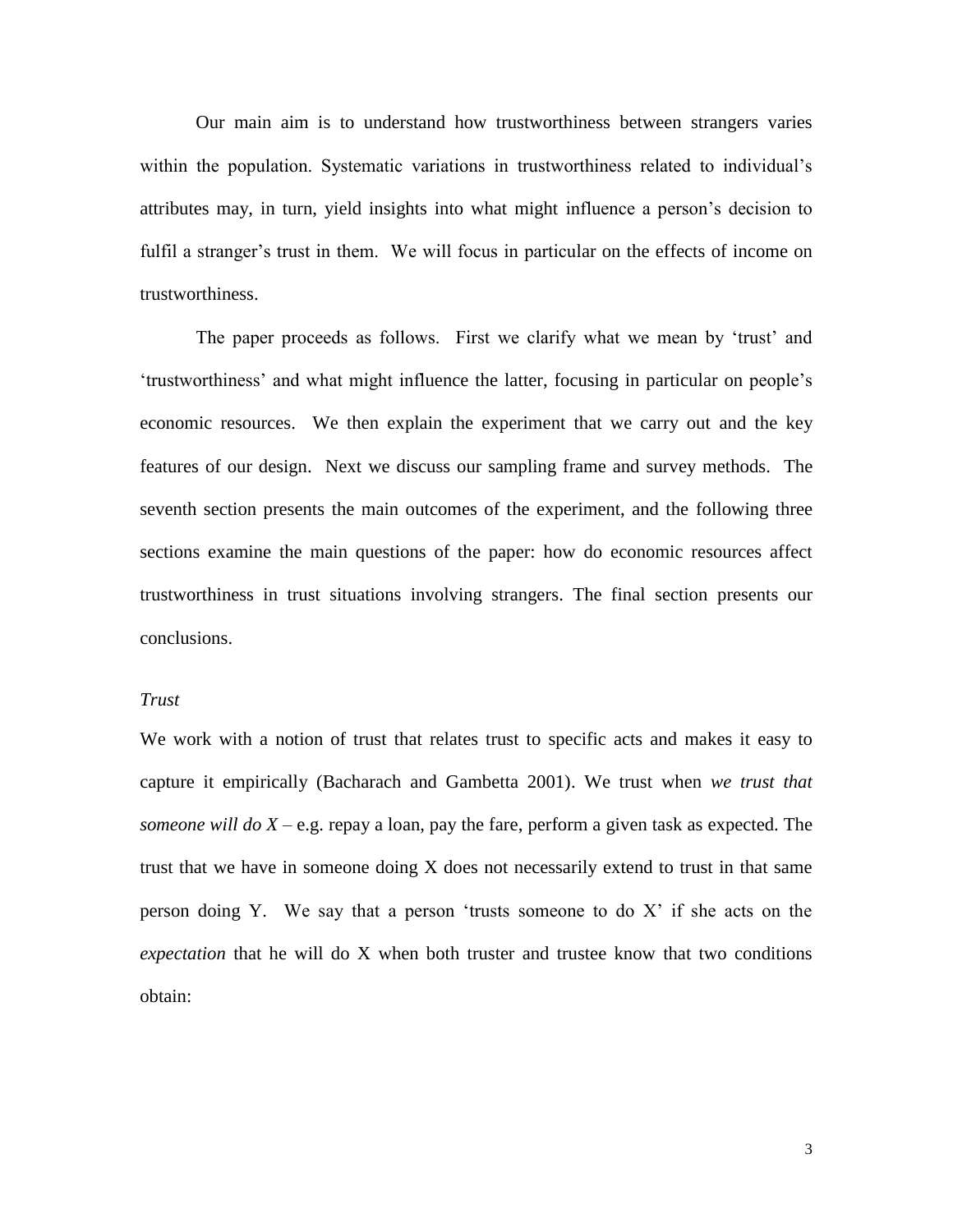(i) if he fails to do  $X$  she would have done better to act otherwise– $\hat{i}$ f I knew he was a cheat I would not have lent him the money'. If trust is fulfilled the truster is better off than had she not trusted, but if trust is not fulfilled she is worse off;

(ii) her acting in the way she does gives him the opportunity to pursue a selfish reason not to do  $X - f$  if I hadn't lent him the money he could not have cheated me'.

A *trustworthy* trustee is simply one who does X when those two conditions obtain.

In this regard , unlike the version we use (see below), the standard version of the trust game experiments (TGE) is laundered down to such a generic characterisation as to expunge the core expectation necessary to define a situation as one in which trust is involved.

#### *Trustworthiness*

In all TGE, including our version, trust and trustworthiness are not addressed in general – an impossible task – but refer to a financial 'game' in which players can earn real money: the trustee's monetary payoffs are such that a rational *self-interested* trustee should never fulfil trust, and, expecting that, the rational self-interested truster should never trust. Since however there is overwhelming evidence, in real life as well as in experiments, that a considerable number of players trust and fulfil trust there must be something that makes some trustees trustworthy, namely capable of resisting the pull of their self-interested or *raw* payoffs and prefer to be trustworthy even in one shot games (the framework we use to understand trustworthiness derives from Bacharach and Gambetta, 2001).

The primary trust dilemma of the truster thus consists in deciding whether the trustee will be motivated by raw monetary payoffs or whether what we may call his *all-in*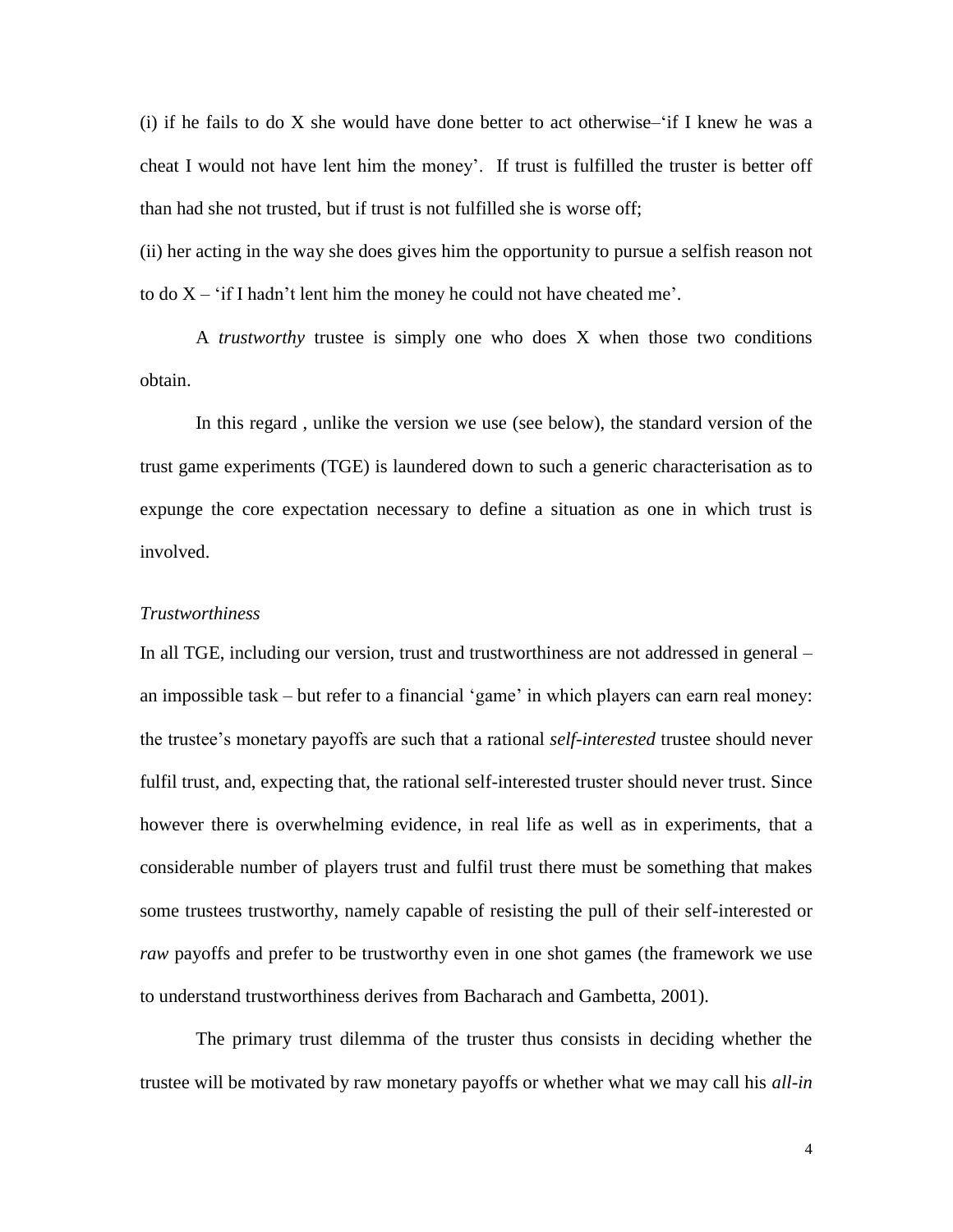payoffs differ and make him trustworthy. In other words, to have a problem of trust at all requires that the truster can at least conceive that a trustee could be motivated by selfinterest and thus be untrustworthy whenever it pays off; but for the truster to even think of trusting he has to conceive of the possibility that the trustee could be motivated by forces capable of overriding his raw payoffs and, when all things are considered by the trustee, yield payoffs compatible with being trustworthy.

What are these forces, these trust-warranting properties (TWP) that can tame selfinterest? There is a plethora of candidates. There are 'global' TWP which sustain trustworthiness in a wide range of encounters: these include fairness, honesty, reciprocity and trust-responsiveness, the sense of obligation to fulfil the trust that is put in one. And even people who are neither fair minded nor reciprocal can still have reasons to be trustworthy and stick to their promises. They may fear post-mortem divine retribution, or be socialised to respect contracts and act in a manner to promote good will in others. Furthermore, trustworthiness can be an eminently 'local' response that depends on what one is being trusted about. Someone may be solidly trustworthy as a father and yet an opportunist with his colleagues or the Inland Revenue. Love of children may be a TWP which sustains trustworthiness only in relationships which involve children's welfare.

Three conclusions can be drawn from the above. First, a trust experiment should try to elicit as wide a range of TWP as that which can make a trustee trustworthy in that situation in real life. In this regard the standard TGE has limitations. It is designed in such a way as to tap only into reciprocity or fairness as the properties that can lead the second

Triggering reciprocity and trust-responsiveness relies on the ability or motivation to read the intentions. Laboratory experiments by McCabe et al. (2003), using binary trust games similar to that used here, in which the truster's expectation is known to the trustee, suggest that the trustee's attribution of *intentions* to the truster is important in the trustee's decision to fulfil trust or not. The evidence in McCabe *et al.* (2003)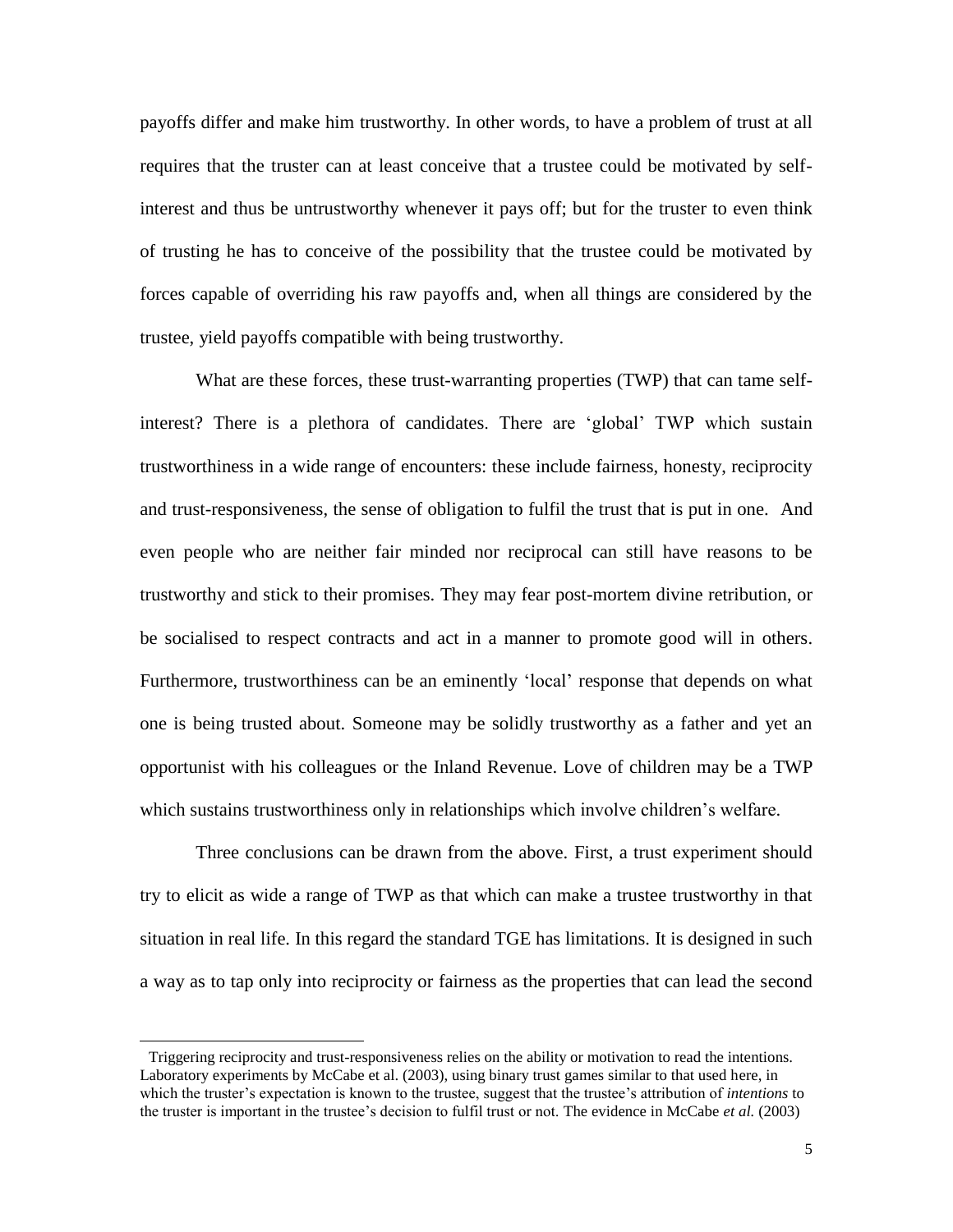mover to return enough money to the first mover, which while important are not the only ones, not even perhaps the main ones.

Next, since in any one trust situation more than one property can be motivating the trustworthy action and different set of properties can be active in different situations, seeking an overarching theory of trustworthiness, even if only in financial transactions, is not a feasible or even meaningful aim.

Lastly, TWP share one feature: they are not directly observable. What we (and trusters) can observe are the individual attributes and behaviours that may activate or hinder trust-warranting properties. In this paper we focus on the TWP that could be associated to trustees' income, past and present, absolute and relative.

# *Trustworthiness and income*

l

In trust game experiments, like our own, which measure trustworthiness as people's willingness to part with money, which they could keep with no detrimental consequences to themselves, it seems reasonable to think that their income, real or perceived, may come into their decision. Yet, little experimental research addresses this question; most

is not consistent with dominance of 'outcome-based preferences', such as preferences exhibiting 'inequity aversion' (Fehr and Schmidt 1999), which are assumed to capture ideas of 'fairness'.

In the TGE, if the first mover (truster) chooses to trust it is because he *trusts* the second mover (trustee) to make the transfer worth his while in the sense of expecting that trustees will feel motivated either by

reciprocity: 'you did something good for me and I will do something good for you', or by fairness: 'you did something that made me gain some money and we should split the gain'.

More generally, in much of the experimental literature trustworthiness is conflated with some of the forces that may bring it about, but these forces are not coextensive with it. Reciprocity may often occur without involving trustworthiness: if I attend a colleague's seminar and he does not attend mine, I may feel bad about this, but I cannot really think of his not attending as an act of untrustworthiness, unless we agreed in advance to attend each other's seminars. Or, similarly, I may invite someone to dinner and he may reciprocate, but I will not think of his reciprocation as an act of trustworthiness. The same can be said of fairness: one can care little about fairness, and still be trustworthy because he is honest rather than fairminded or he simply likes to do what he *knows* is expected of him. The key to a trust situation minimally defined is that the trustee knows that the truster *expect*s him to do X, in the conditions we describe in the text.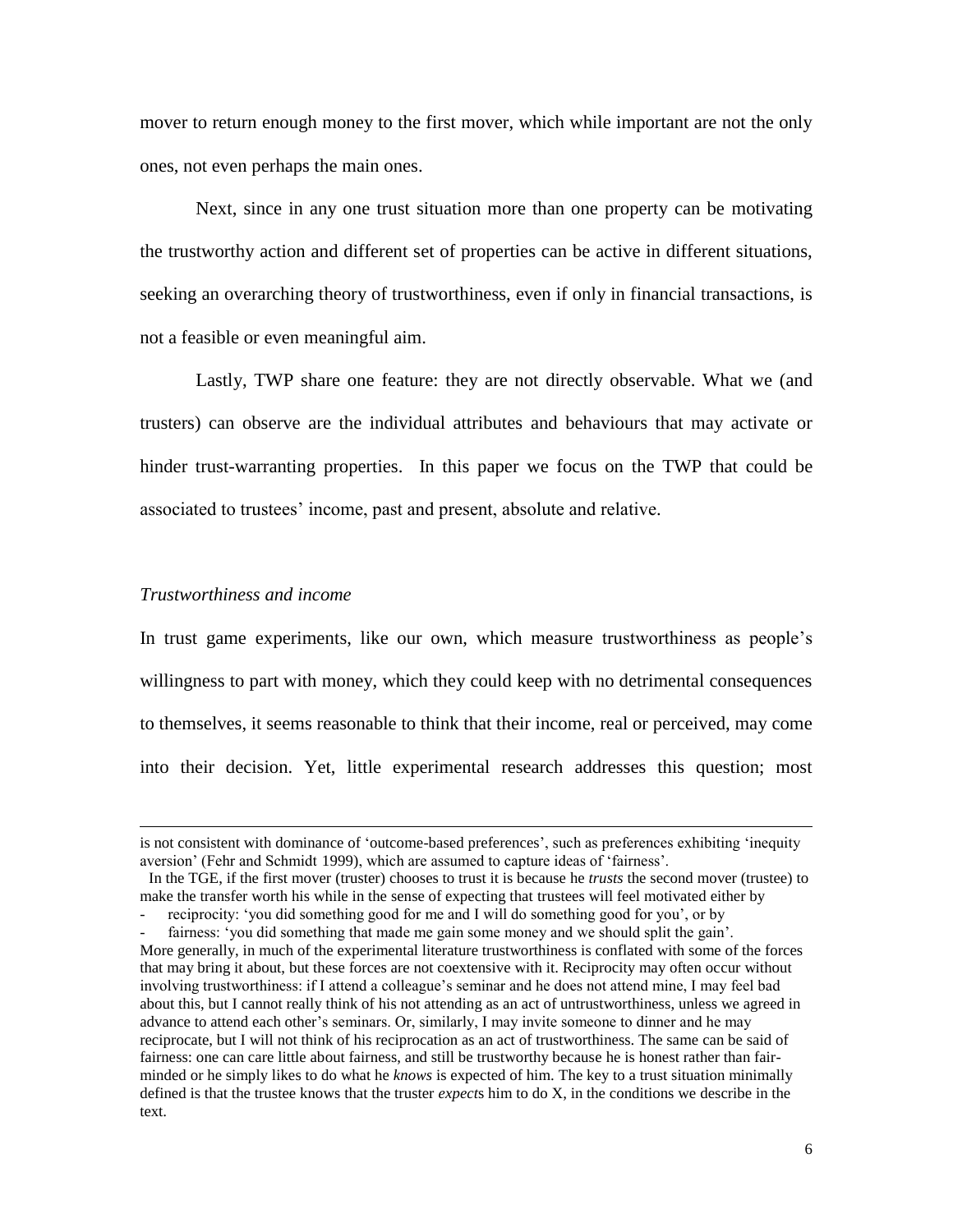research, while measuring trustworthiness, does not have data on income, and amongst that which does, almost none, somewhat oddly, focuses on this question. Moreover, the evidence is scarce, inconclusive and some of it based on designs unsuitable for this question. Some research finds no effect, other a positive effect and other still a negative one.<sup>6</sup> Our data from, both from the experiment and from the linked panel survey, are to our knowledge the richest available to address this question.

One could think, first of all, that what matters is the *absolute* level of income. This it could do in two opposite directions. The simplest idea would be that people who have more resources feel more disposed to be trustworthy in a financial exchange—the same cost of being trustworthy weighs proportionally less on their finances than it does on those of poorer people. For instance, taxi drivers make such an assumption when they display a preference for picking up richer customers whom they deem unlikely to do a ‗runner' on them to avoid paying the taxi fare (Gambetta and Hamill 2005). Alternatively, one could expect the opposite effect to dominate: richer people are richer because they pursue their self-interest more vigorously, with less intrinsic regard for others, while poorer people are poorer because they are more inclined to share and take a collective approach to welfare rather than an individualistic one.

<sup>6</sup> Bellemare and Kröger (2007) and et al. (2002), who use a similar method to ours, in ‗no variables excluded' regressions find *no effects* for current income whether on trust or trustworthiness. Barr and Serneels (2006), in a sample of 164 workers from a number of Ghanaian firms, find a *positive* correlation between second mover's earnings and odds of returning more than the amount sent by the first mover (both players are in the same firm and they know it). Kropp et al. (2009) find that "while the absolute level of family income had no significant effect on repayment behaviour, US borrowers that perceive themselves as having a family income that was relatively lower than other US households repaid at higher rate." (p.67). Bonein and Serra (2009: 784) in a sample of 148 undergraduates find that a measure of disposable income (which they do not describe) is *negatively* correlated with the odds of returning something in a continuous trust game. A negative correlation is also found by Becchetti and Conzo (2009, Table 7). They use the sum of each family member's disposable income as measure, and the data on trustworthiness from a trust game experiment with 152 microfinance borrowers in Argentina and a control group of non-borrowers of the same size. Although household income is only one of two determinants of trustees' decisions to be significant in the regression, they do not even discuss the finding.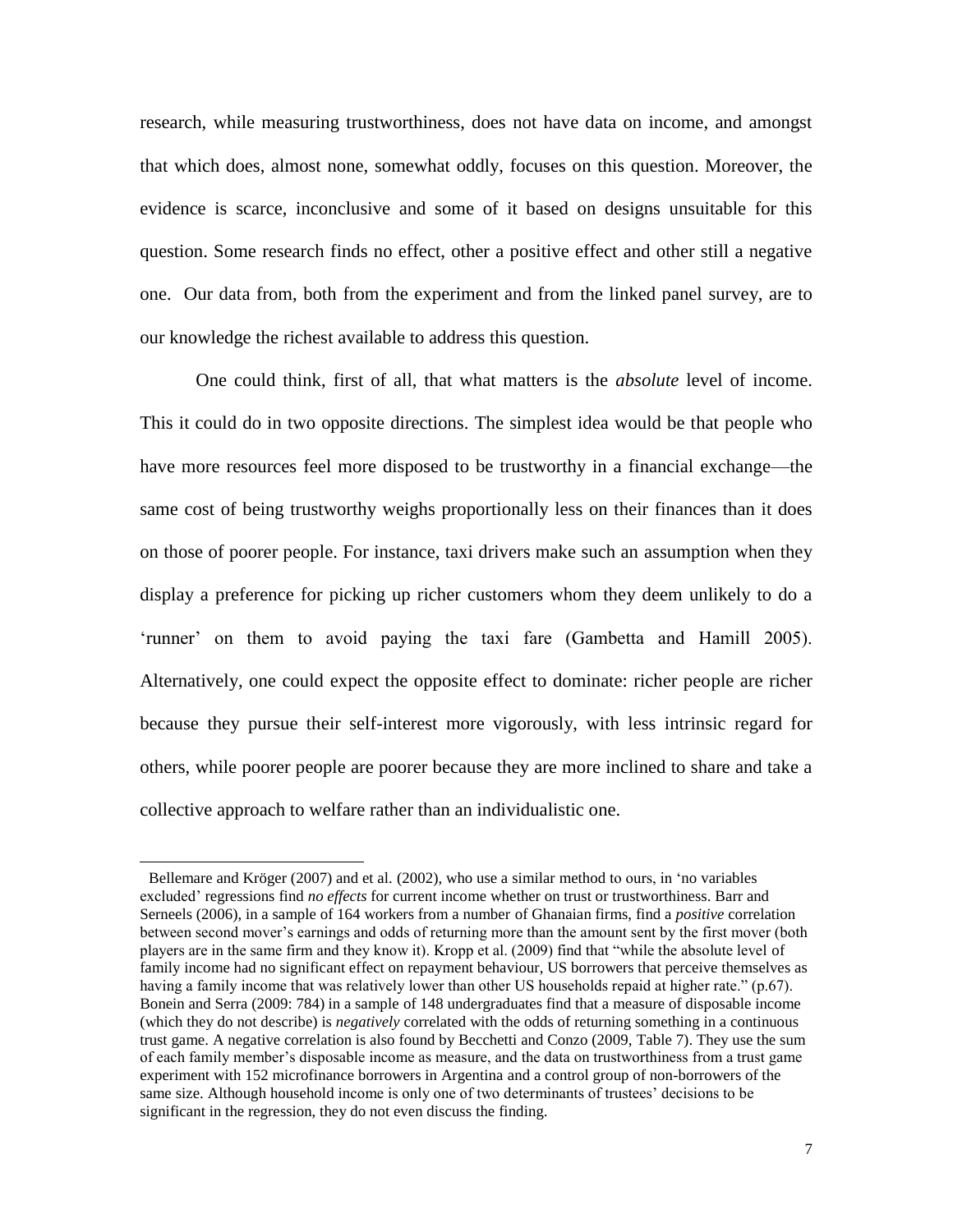Instead of absolute levels of income, however, a subtler expectation would be that it is the *relative* income that matters. It is not whether one is rich or poor, but whether one *feels* richer or poorer that makes the difference. In this paper we will investigate relative income with reference to the subject's past income, and not with reference to the income of others (as in Kropp et al. 2009), which our design does not allow us to measure.

According to the psychological theory of adaptation (or 'habituation'), we get used to a stimulus as it persists over time, but we are responsive to *changes* in circumstances, including financial ones. The effect of changes in income could in turn be interpreted as having two effects on trustworthiness. One is related to the notion of reference points in 'prospect theory'; for instance, those who have recently experienced an improvement in their financial situation are above their reference point, and being trustworthy is perceived as cheaper to them. 8 Alternatively, they may feel richer as a result of the improvement and this may cause them to act more benevolently and generously towards others. In the former case the driving mechanism would be a cost calculation biased downwardly by the experience of a financial improvement, in the latter it would be a positive emotional state induced by the improvement. But in practice it is difficult to distinguish between the two because perceived lower costs make you feel better off as well.

# *The experiment*

l

The game we presented to subjects, whom we shall call the truster  $(R, a \text{ 'she' for }$ convenience) and the trustee  $(E, a 'he')$ , is a basic 'one-shot' trust game in binary form.

We are grateful to Abigail Barr for drawing our attention to this possibility.

This is related to the concept of 'income comparisons', in this a comparison to one's past self rather than to others.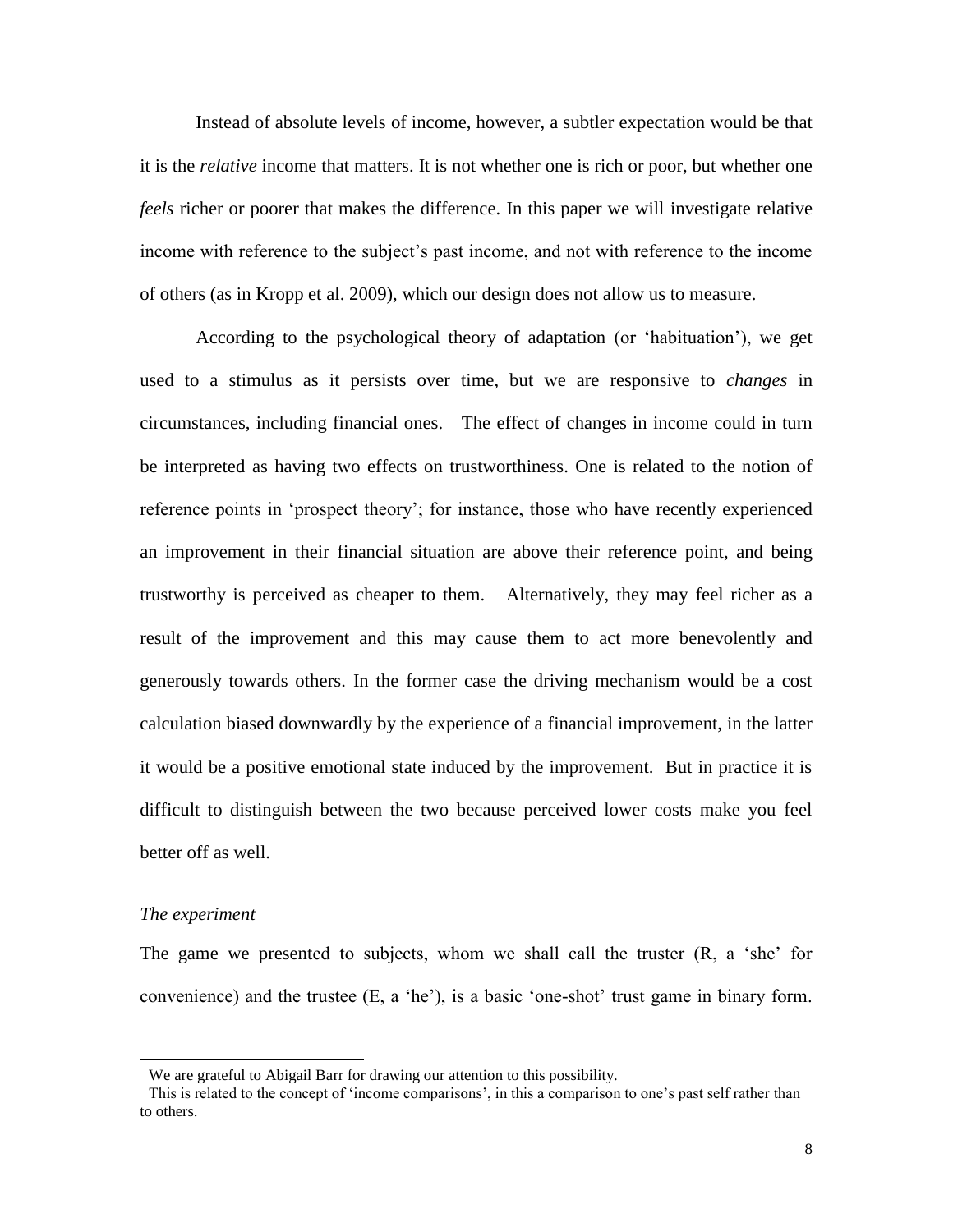R receives a £10 banknote at the onset of a professional interviewer's visit to her home; it is described as compensation for taking part in the interview *cum* experiment. R is told that she will have the opportunity to obtain £22 if she gives the money to another person (E) with whom she has been randomly matched and about whom she is told nothing. She is told that the experimenter will increase it by £30, and so E will receive £40, and that E will then be given the choice to either pay back  $\pounds 22$  to R, or keep all  $\pounds 40$ . R is informed that if she decides to give  $\pounds 10$ , she will know the outcome in about four weeks, and if E decides to pay back the specified amount she will receive a cheque for  $\text{\pounds}22$ . The procedures ensure that the interviewer does not observe or otherwise know her decision (for further details see Ermisch et a. 2009). If R keeps the £10, the game ends there.

If, however, R chooses to pass the £10 on, an E enters the picture, and he is the focus of the analysis in this paper. E is offered, by a different interviewer who visits him at his home, a binary choice of whether to pay back £22 and keep the difference or keep the whole £40 he received. E is told that R was informed that E would be making this choice before R decided to pass on £10. E is given two cheques made out in his name: one for £40 pounds and one for £18, either of which he can cash without delay. Again, the interviewer does not know his decision. Our procedures are thus, in a sense, ‗double blind': the interviewer knows the subjects' name and address but not their decisions, while the researcher knows the subjects' decisions, but identifies them by their code numbers, not associating them to their name or address.

Of course £22 in four weeks is not necessarily worth the same to a person as £22 now. But for £10 now to be worth the present value of £22 in four weeks, R's *monthly* discount rate would need to be 120%, or an annual rate in excess of 1400%. In any case, this is not relevant for the focus of this paper on the trustworthiness decision.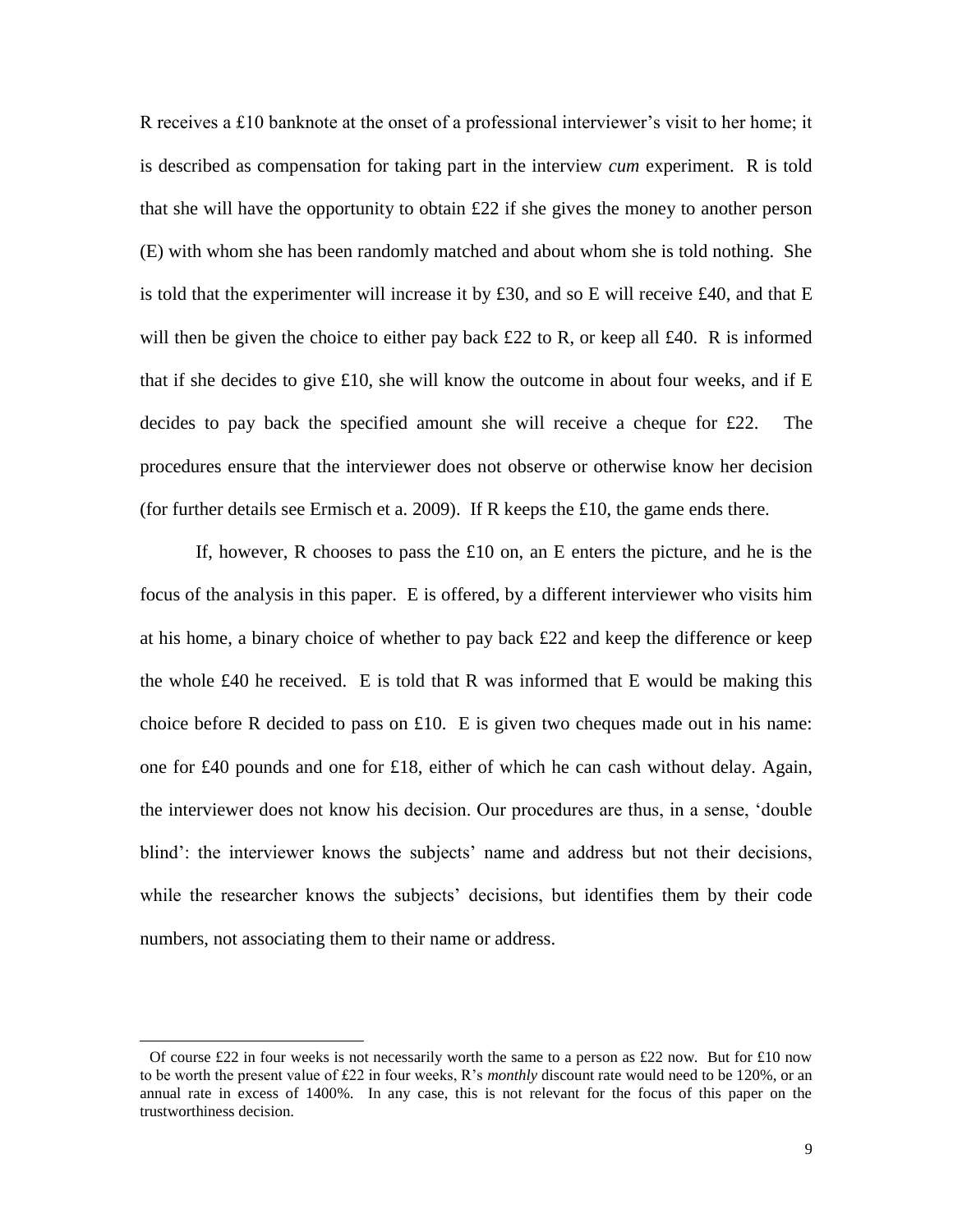We have chosen the amount specified to be paid back in the case that E fulfils trust in a way that makes the payoffs asymmetric. Symmetric payments may encourage fulfilling trust for reasons of fairness, rather than because E does what is expected of him (e.g. see Bacharach and Gambetta 2001, Bohnet and Huck 2004 and Bohnet et al. 2005).

For one-half of the sample we used a second treatment, in which R receives £12 in cash (a £10 note and a £2 coin) as compensation for taking part in the interview *cum* experiment. R is offered the binary choice of either keeping the whole £12 or giving  $£10$ to E and keeping £2. The remaining steps are the same as in the previous treatment. The outcome variable of interest is: the probability that  $E$  pays back the £22 ( $\hat{f}$ ulfils trust $\hat{f}$ ).

# *Key features of our design*

Our design differs from that of the standard trust-game experiment (TGE) (Berg et. al. 1995, Glaeser et al. 2000), also used by Fehr et al. (2002) and Bellemare and Kroeger (2007). Ermisch and Gambetta (2006) provide a detailed critique of the standard TGE, arguing that the standard TGE lacks the basic features of a trust situation even in a oneshot case, and, as a result, it blurs the link with clear notions of trust and trustworthiness and introduces confounding effects.

In particular, the binary TGE outlined above more precisely captures a clear notion of trustworthiness. This is because in the standard TGE, E can return any amount to R. In our design, R knows in advance how much she can expect back from E if E fulfils trust, and E knows that this is an expectation of R when she makes her decision. E thus knows that he cannot be just a little more or a little less trustworthy; he has to choose whether to be trustworthy or not. Thus, in this binary TGE it is clear what trusting and trustworthiness are, as is common in real life (e.g. making and repaying a loan). We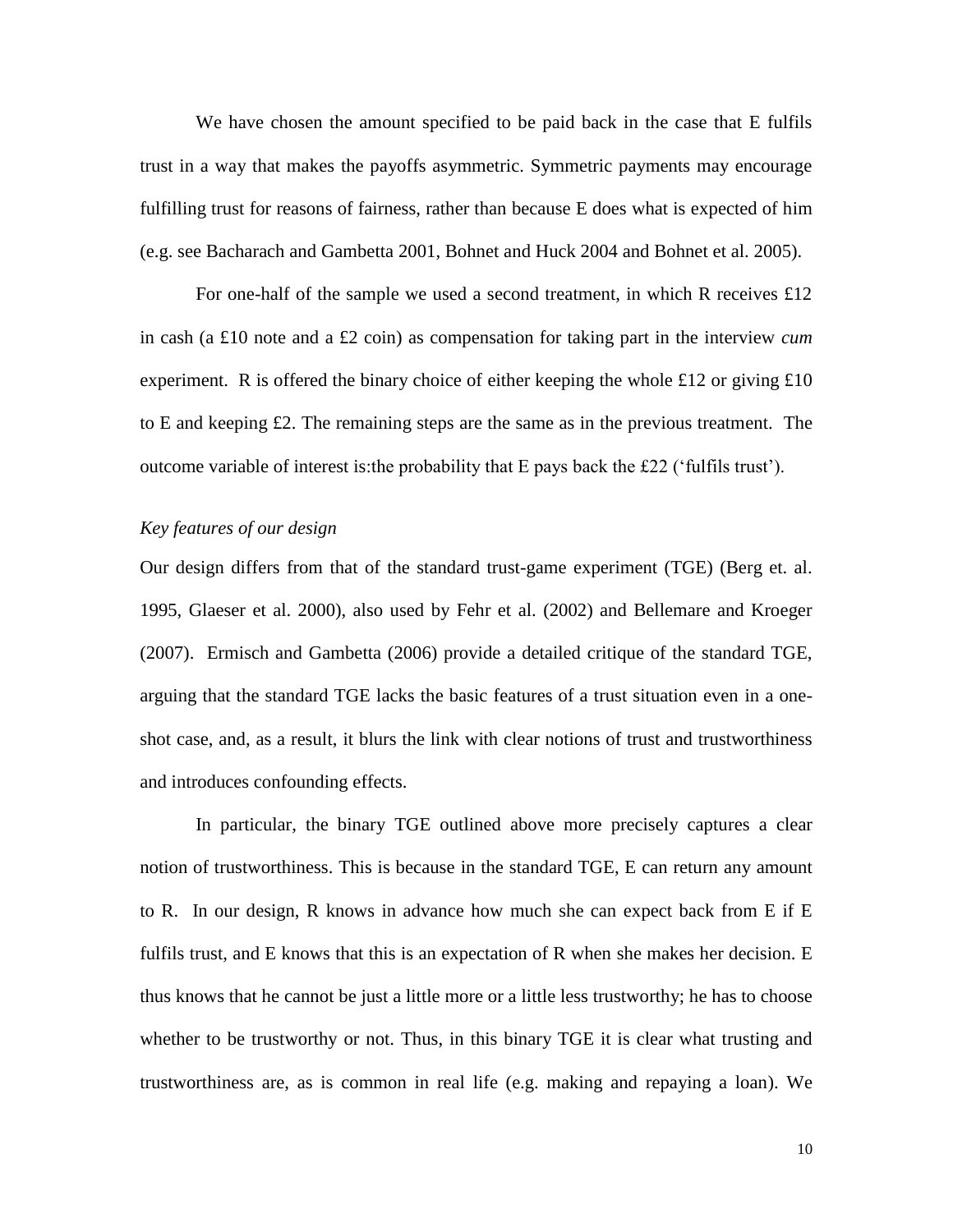believe that our design strongly encourages E to put himself in the situation of a person who has benefited from R's expectation that he will return £22. The study by Karlan (2005), of poor Peruvian women, participating in a micro-credit program, indicated that Es in the standard TGE who returned a larger proportion are less likely to default on their loan from the program, suggesting that the trust game behaviour indeed reflects individual-specific trustworthiness.

In so far as beliefs are based on experience, past experience is important for people's decisions in experiments. It is precisely participants drawing on their social context that should give our experiment external validity. We believe that our design makes it highly likely that trustees' decisions reflect their habitual practices in these situations—their sense of reciprocity, fairness or sensitivity to obligations—and that the decisions of trusters reflect their expectations of such behaviour.

As noted above, we introduce two payoff structures. We expect that the treatment in which R has the draconian option of parting with all her money or keeping it all, will *increase* the chances that E will pay his due back if R passes the money on. The reason we expect E to be less inclined to return the money in the non-draconian case is that we think that leaving R with a payoff of  $\pounds 2$  will give E a way out, by making him feel less guilty about not fulfilling trust: E will feel that R does not suffer a total loss of face and that he is not leaving her with a worrisome and salient *nothing*.

# *The Sample and Survey Methods*

The sample frame was households who were formerly members of the British Household Panel Survey (BHPS); they were an over-sample of poorer people recruited in 1997 and dropped from the panel for technical and funding reasons in 2001 and re-interviewed in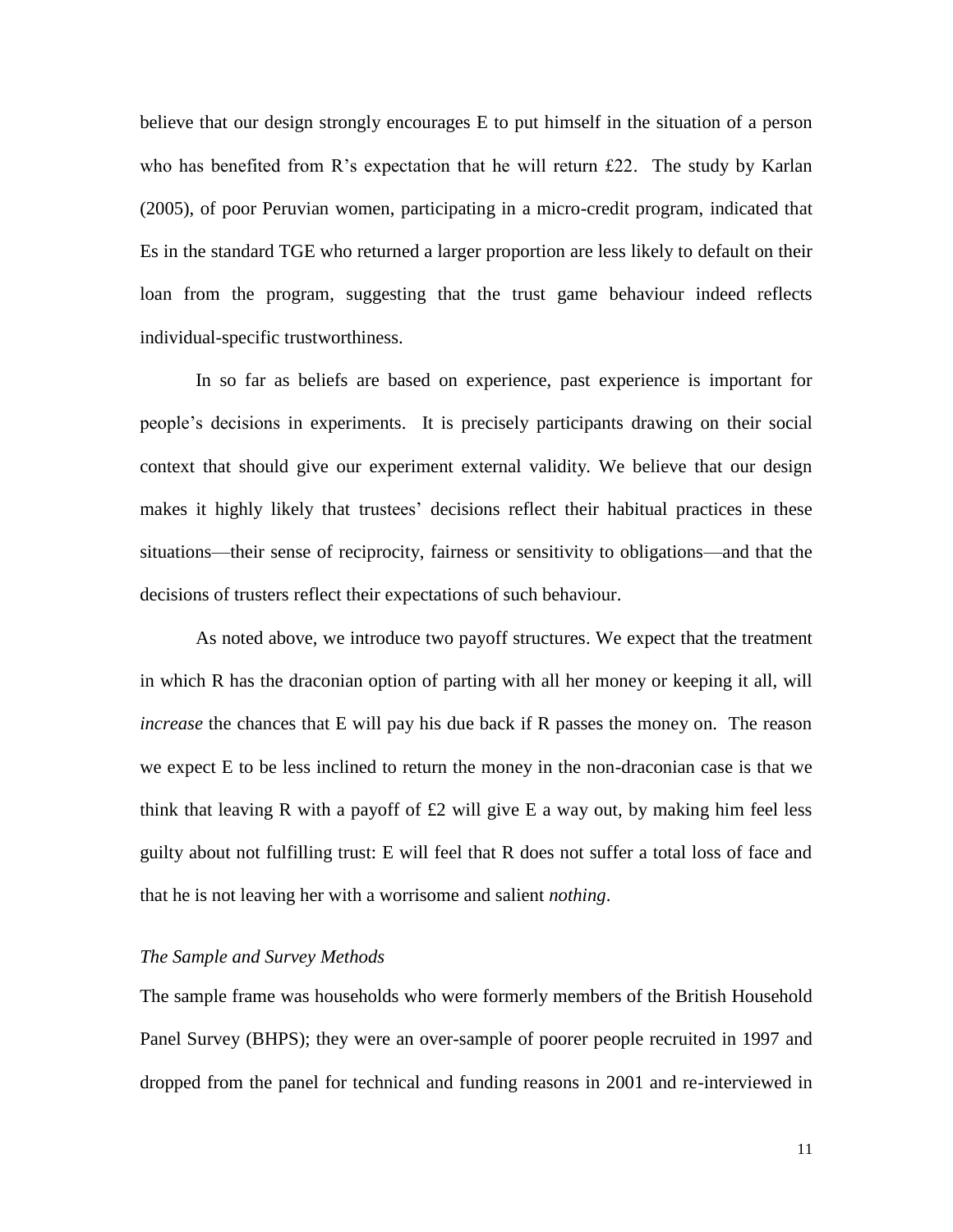2003 for a special study (Jäckle et al 2004). We randomly selected one person from each household. An advance letter asking these persons whether they would agree to participate explained that we would be 'running an experiment on how people make simple financial decisions' as well as asking questions from a short questionnaire similar to earlier ones. An advantage of using a sample drawn from people who have participated in the BHPS for a number of years is that they are likely to believe that the field organisation and the managers of the survey can be trusted to carry out the experiment and payments in the way that they promise. Trust responses in a new survey are likely to be contaminated by varying degrees of trust in the organisers of the experiment, in addition to trust in their co-player. Also, these subjects are used to receiving compensation (a voucher) for their participation. The experiment and subsequent interviews were carried out face-to-face by professional interviewers at the subject's home. Interviewers were instructed to read only from the experimental script and not to elaborate further. We randomly matched E-players to the Rs who passed on the money.

The experiment was carried out first. The two treatments were applied to one-half of the sampled Rs each. After completing the experiment, the respondents filled out a short confidential self-completion questionnaire on their own that followed up their

As a consequence of using the same survey organisation that carries out the BHPS, many of the respondents knew the interviewer from previous contact through the BHPS. For example, 63% had the same interviewer as they had in 2003, the last year they were interviewed. On the one hand, this is an advantage because it reinforces respondents' trust that the experiment will be carried out as described e.g. Eckel and Wilson report that a large proportion of subjects participating in a one-shot trust game did not believe that they were matched with a real person (2004; p.458, fn.9)). On the other hand, subjects may be more predisposed to trust and be trustworthy because they know the interviewer, despite the fact that we reiterated a number of times in the interview script that the interviewer would not know the subject's decision. We carried out some tests (Ermisch et al. 2009), and even though we cannot rule out entirely the possibility that familiarity with the interviewer may encourage people to be more trusting and trustworthy, none of the correlations was statistically significant.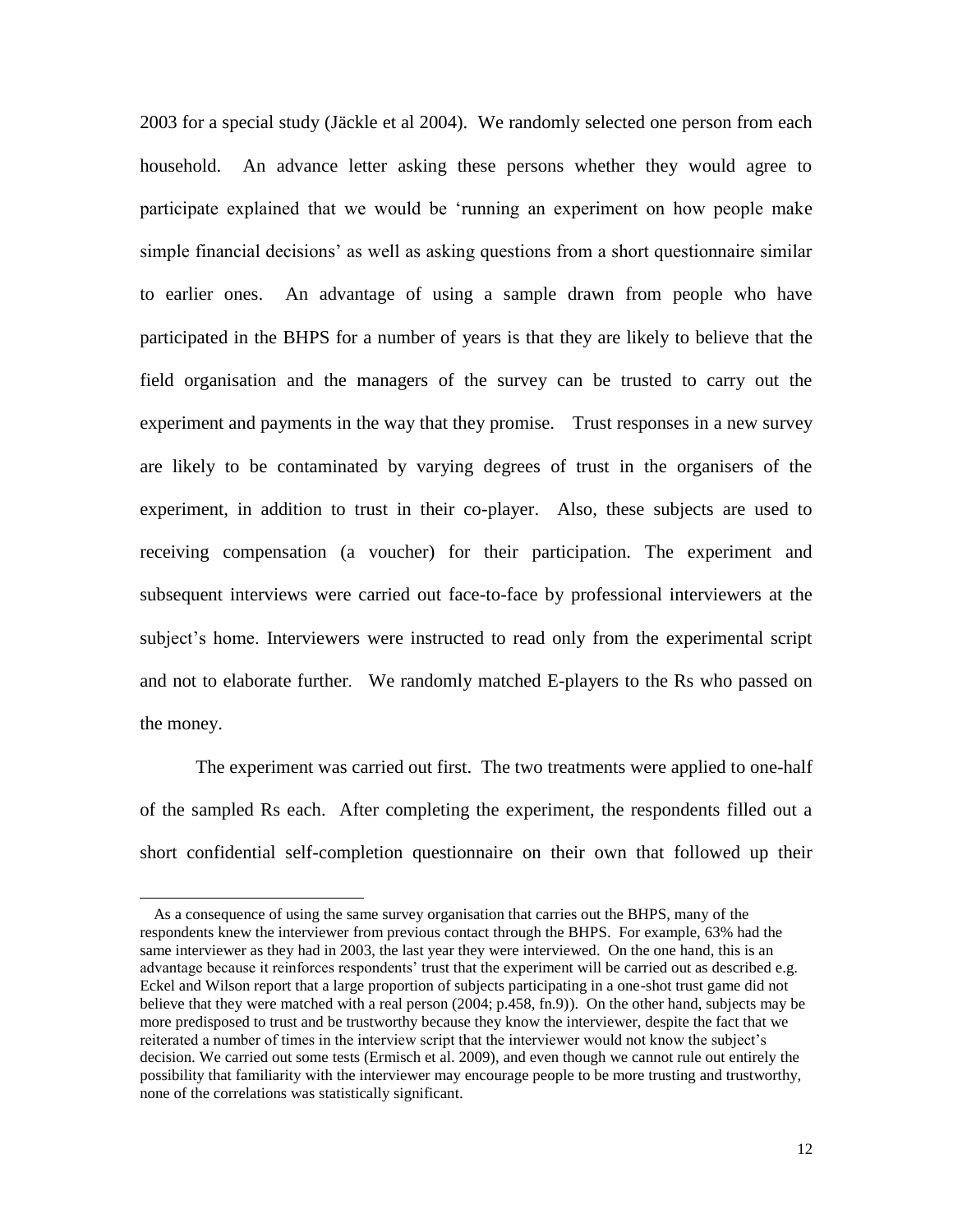decision. They then completed a short questionnaire with the interviewer (CAPI) and finally another confidential self-completion questionnaire. On average, the experiment took 10 minutes and the remainder of the survey about 15 minutes.

In the first stage (i.e. Rs), 173 of 245 eligible cases were interviewed, a response rate of 71%. In the second stage (Es), 85 of 127 eligible cases were interviewed: a response rate of 67%. Almost all of the non-response arose because of inability to locate the selected individual who had moved house. Since we know that the probability of moving in a particular year is inversely related to length of current residence (e.g. Morrison (1971) for an early study and Belot and Ermisch (2009) for evidence from the BHPS), we checked whether non-response may have affected our inferences by relating the odds of giving the £10 (among Rs) and returning the £22 (among Es) to length of residence. We found no significant effects, even after controlling for other variables that may affect trust or trustworthiness. Thus, it appears that those who move more often do not behave differently in terms of trust and trustworthiness.

Because of its origin, our sample differs from the British population in a number of potentially important dimensions: it over-represents women, people who are retired, older, divorced or separated, and those with lower incomes. At a minimum, our sample can be taken as representative of households with low to moderate income. The focus on lower income people may have its serendipitous advantages because the sums of money involved in the experiment, particularly the £40 that Es receive, may be more important to them.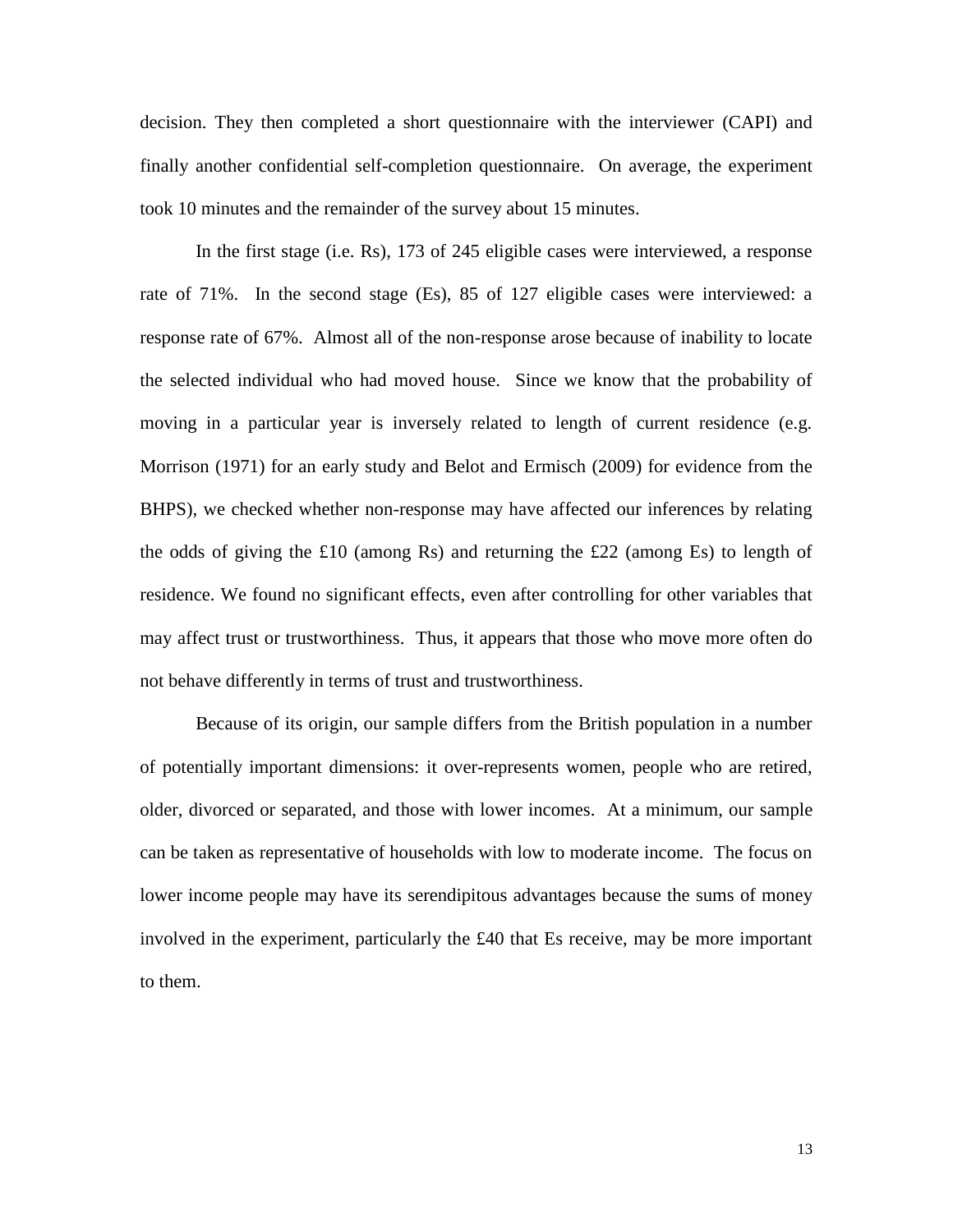# *Basic Results*

Overall, we find that about two-fifths of people are willing to trust strangers by giving them £10 in the expectation of receiving £22 if the stranger is trustworthy. One-half of strangers fulfil their trust, resisting the temptation of keeping £40 rather than only £18.

| <b>Behaviour</b>        | <b>All or Nothing</b> | £12 Treatment | <i>p</i> -value |
|-------------------------|-----------------------|---------------|-----------------|
|                         | <b>Treatment</b>      |               |                 |
| $%$ of Rs giving £10    | 39.5%                 | 45.0%         | 0.48            |
|                         |                       | 80            |                 |
| $%$ of Es returning £22 | 59.5%                 | 44.7%         | 0.19            |
|                         | 42                    | 38            |                 |

**Table 1: All or Nothing Treatment Effect**

A somewhat larger percentage of Es return £22 in the all or nothing treatment as we expected (Table 1), although the difference is not statistically significant at conventional levels. Still, we cannot rule out that the thought of R being left with  $\pounds 2$ inclines E to be untrustworthy. This could explain the puzzling finding of many trust experiments whereby in many cases the second mover sends only a little money back, but not enough to cover the sum sent over by the first mover – arguably a guilt allaying tip rather than a clear trustworthy act.

### *Income, current and past*

What does motivate one-half of these subjects to resist the temptation to pocket £40 and return £22 to the trusters? The first of two hypotheses we have is that the current absolute level of resources affects the trustworthiness (TW) decision either positively or negatively. To test for this we use a banded *household* income question that was asked in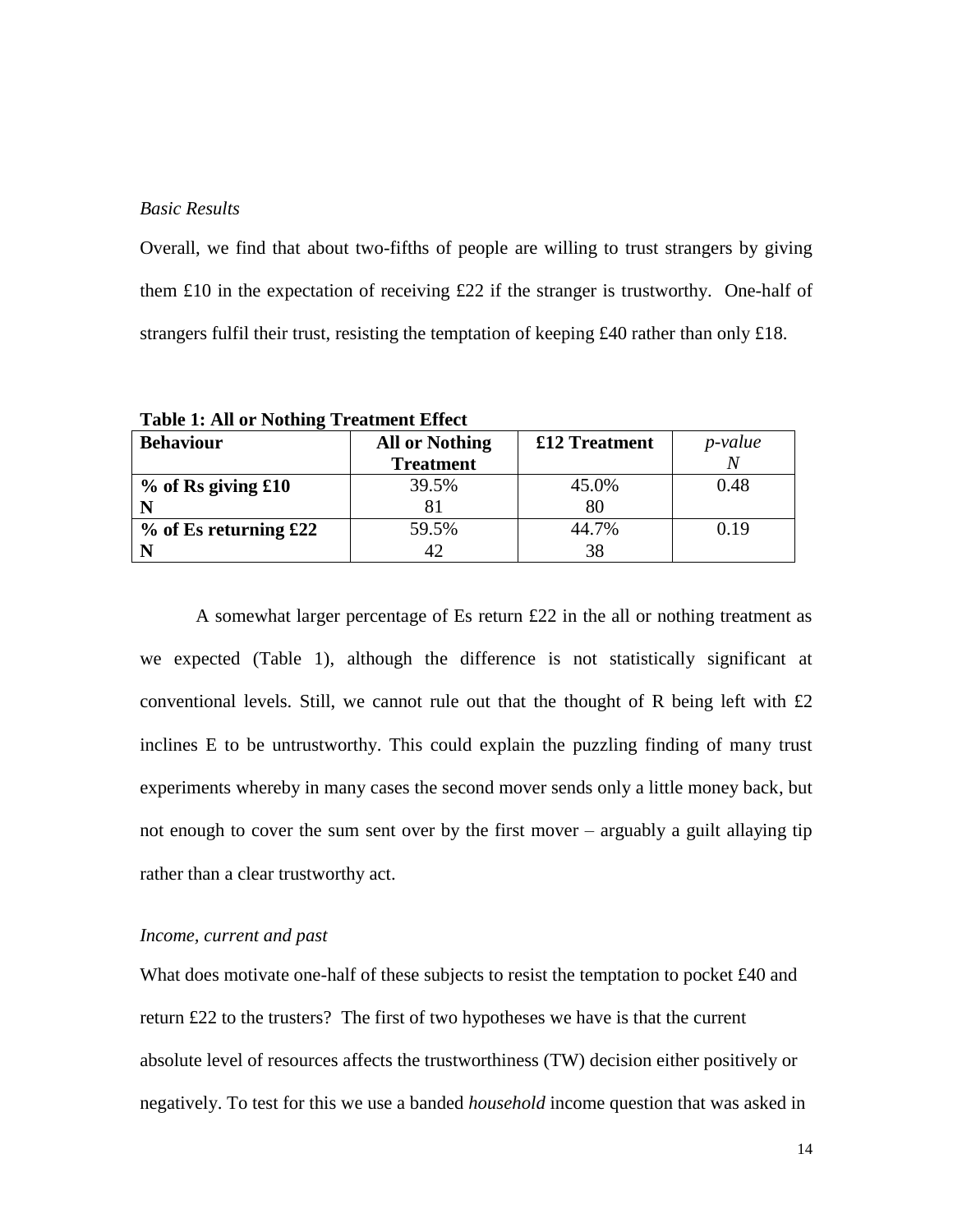the survey following our experiment. We have ten bands, the lowest is less than £150 a week and the highest is more than £1150 (2007). In all the intermediate bands we use the mid-point value. For the two extreme bands we took from the 2007 BHPS the average value of income for people in those bands (£90 and £1615 respectively). Quartiles of the distribution of the current household income from the experimental sample are shown by the solid bars in Figure 1, while the horizontally striped bars show the corresponding quartiles for a representative sample from the 2007 BHPS. The much lower level of income in the experimental sample reflects its origins as an over-sample of poorer people.





We also examined the impact of net wealth in 2001, subjective description of current (2007) financial well-being and home ownership on return behaviour in the experiment, but found virtually no effect of these.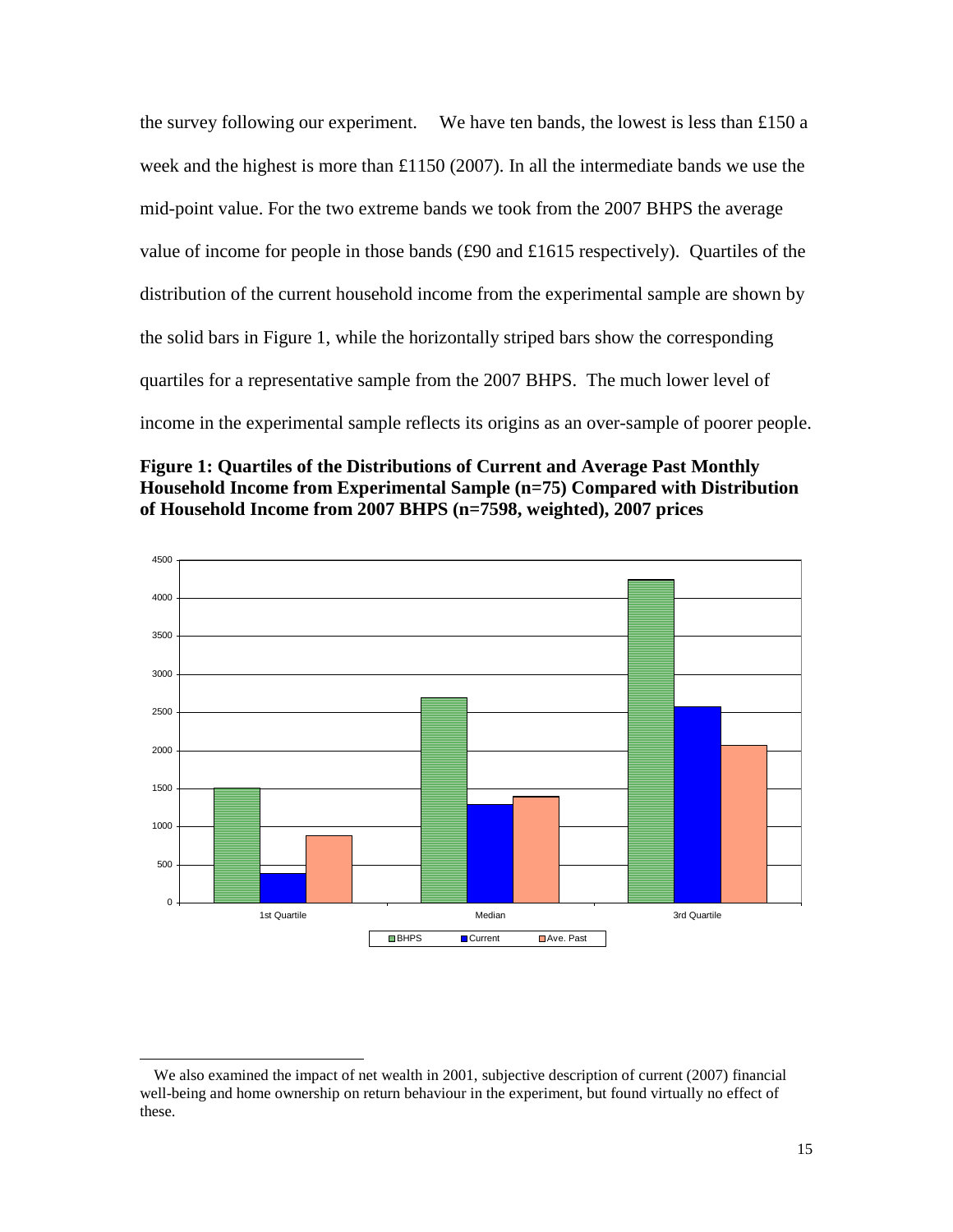As we can see from column 1 in Table 2, current household income is estimated to have virtually no effect on TW (because one-half of our sample is trustworthy, the logit coefficients can be transformed to effects on the probability of TW around the average by multiplying by 0.25). This and the other results described are robust to the introduction of control variables – sex, age, highest qualification (3 categories), ease of understanding the experiment (interviewer's evaluation), good health and marital status. But the current income measure could be considered to be a noisy measure of income. The respondent is asked to provide an estimate of his entire household's income and

place it in one of ten bands, which we then translate to midpoints of the income band. If the measurement errors are of the classic type, then our estimate of the income effect is biased toward zero.

| Return £22                 |           | $\overline{2}$ | 3         | 4         | 5         |
|----------------------------|-----------|----------------|-----------|-----------|-----------|
| Current household income   | 0.12      |                |           |           |           |
| (log)                      | (0.24)    |                |           |           |           |
| Average log household      |           | $-1.08*$       | $-1.36*$  | $-1.30*$  | $-1.31*$  |
| income 1997-2001           |           | (0.46)         | (0.49)    | (0.53)    | (0.49)    |
| Father's Occupational      |           |                | $0.044*$  |           |           |
| Prestige (Hope-Goldthorpe) |           |                | (0.013)   | $0.045*$  |           |
| $score)$ **                |           |                |           | (0.014)   |           |
| Years of residence in      |           |                |           | 0.008     |           |
| current house              |           |                |           | (0.023)   |           |
| Difference between own     |           |                |           |           | $-0.007$  |
| and father's HG score**    |           |                |           |           | (0.011)   |
| Log-likelihood             | $-52.559$ | $-53.649$      | $-50.877$ | $-50.807$ | $-53.011$ |
| Number of parameters       | 2         | 2              | 4         | 5         | 4         |
| Number of observations     | 76        | 82             | 82        | 82        | 82        |

**Table 2: Impacts of current and past income on Trustworthiness<sup>a</sup>**

**a**Standard errors in parentheses.

\*Significant at 0.05 level or less

<sup>12</sup> As alternative to the banded income question, we use an individual's subjective assessment of their financial situation arranged along 4 categories. While the results show that the more comfortable the financial situation the higher TW, but taken as a group the categories are not significant. This is also the case when we include the measures of past income and father's occupation discussed below.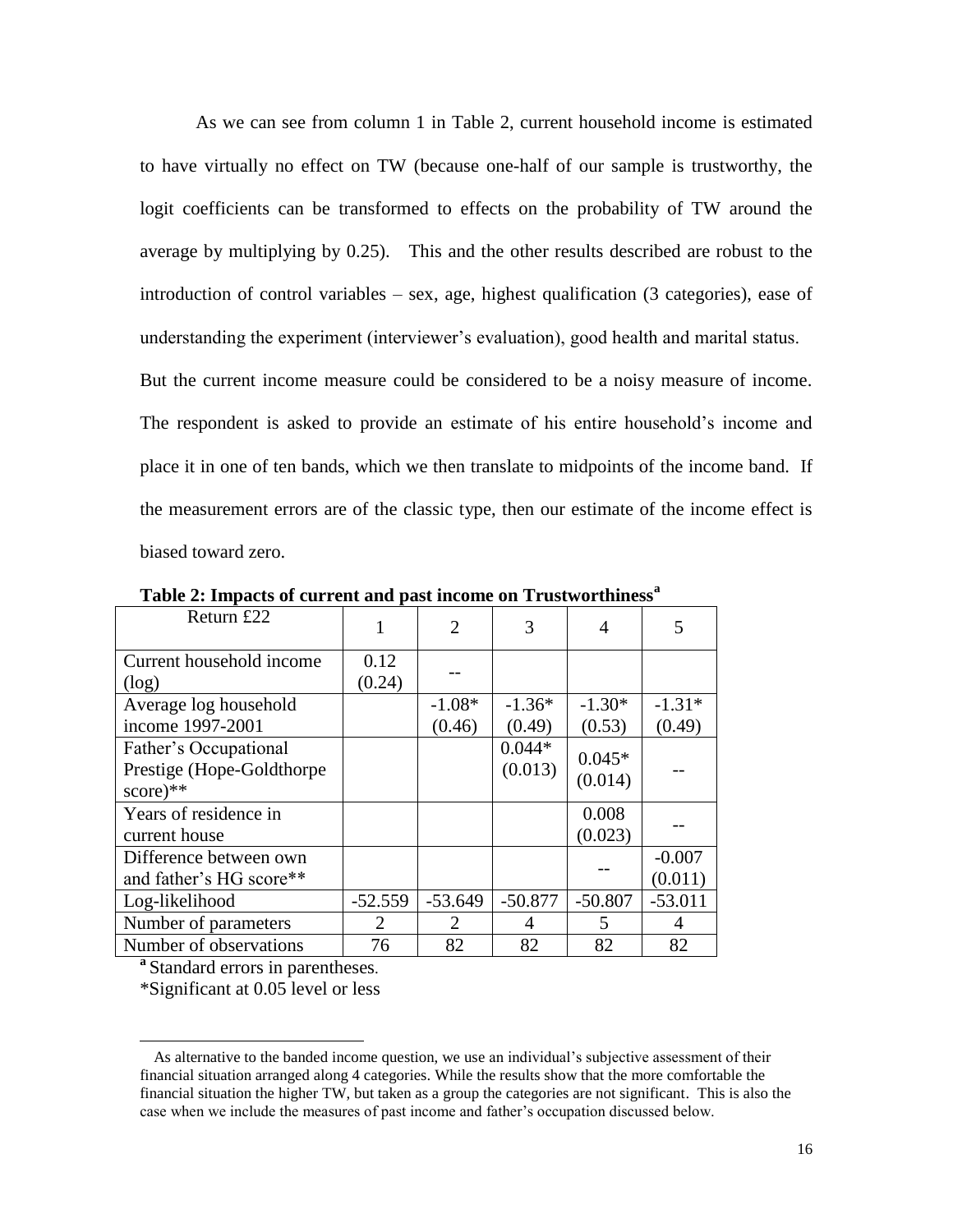\*\*Also includes a variable indicating missing information for the father, which is never statistically significant.

We have however an arguably better measure of income which we can use for a further test of possible effects of absolute income on TW. It is based on *past income* in the years 1997-2001 (our experiment was carried out in 2007, and we lack income information for the interim years); we obtain this measure by exploiting the sampling frame described earlier, which provides 5 years of panel information for the individuals in our sample. Each individual in the household was asked to report income in the past month from a large number of sources (e.g. earnings, benefits, etc.). Not only are these reports elicited by detailed questions, each individual's own income is aggregated into household income in a consistent manner. We take the average of log household income during this five-year period, which should remove much of the transitory fluctuations in past income and reduce measurement error, particularly desirable given our small sample. The diagonally striped bars in Figure 1 show the distribution of this measure of income transformed to be in terms of pounds sterling at 2007 prices (Appendix Table 1 shows descriptive statistics for all income measures in logs) . Compared to current income, the distribution of average past income is more compressed, as we would expect; its standard deviation is 962 compared to 1559 for current income. The correlation coefficient between current and past average income is 0.46 (0.56 in terms of their logs). Column 2

<sup>13</sup> Some caution should be exercised in comparing the level of average past income and current income in the experimental sample. The former has been adjusted to 2007 prices by using the retail price index, but it may not be a good reflection of the prices of the basket of goods consumed by our low income sample. As we work in logs of the income variables, this does not matter for the subsequent analysis.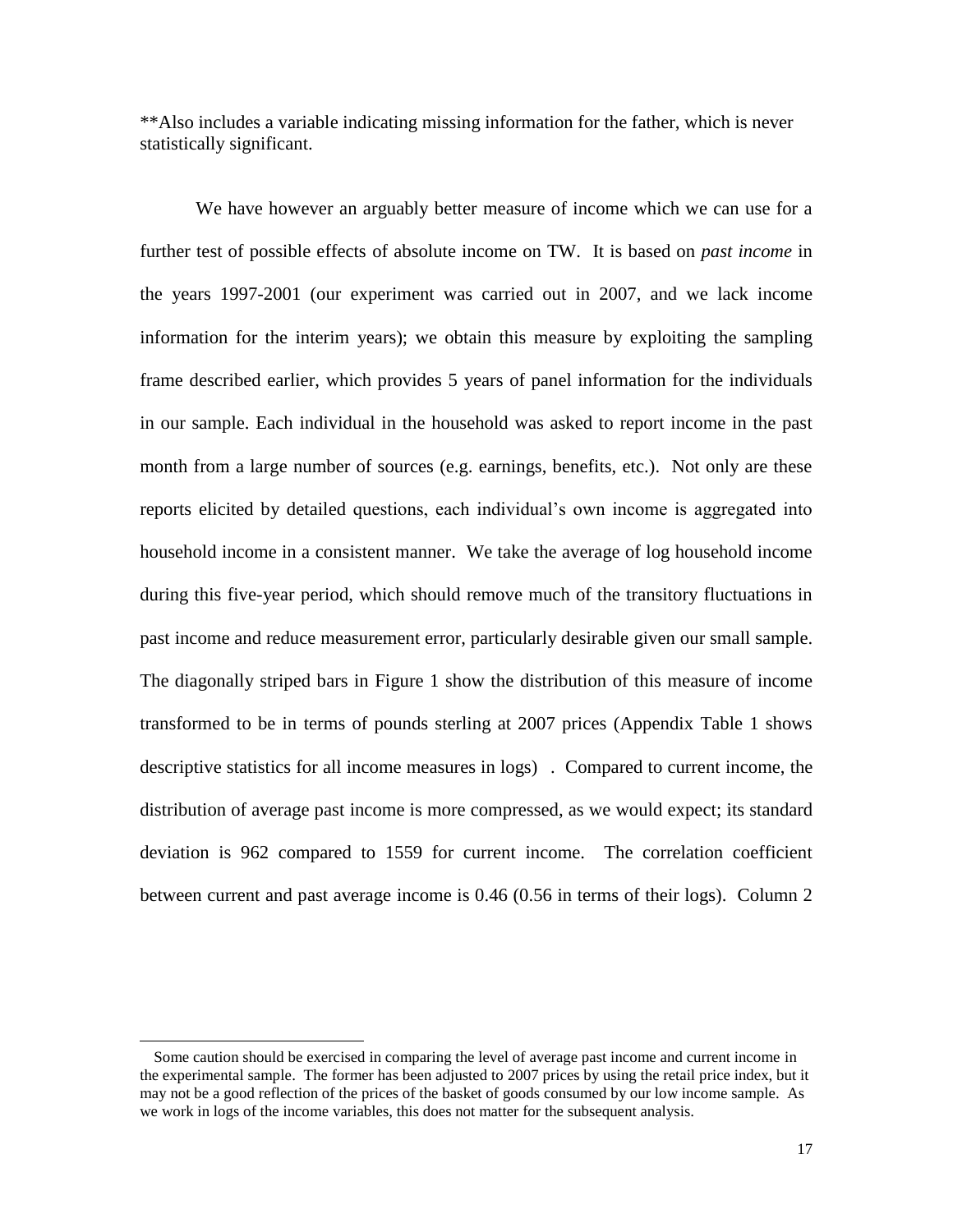of Table 2 shows that the past average measure of income is strongly, significantly and negatively related to TW in the experiment.

How can we interpret this effect, especially vis a vis the lack of an estimated effect of our measure of current income? Because of its more detailed measurement and averaging over five years, past average income could be a better measure of the fundamental level of income than the measure of current income we have in the sense that it has a higher signal-to-noise ratio.

While this may explain the lack of an effect for current income it does not solve the other puzzle: why would income levels in the somewhat distant past cast such a remarkably strong and *negative* shadow on TW? Let us explore two conjectures. In both cases, we hypothesise that being or feeling more dependent on others' help to achieve desired outcomes increases TW. But in one case this ‗dependency' reflects differences in the class experiences of subjects and in the other 'dependency' reflects heterogeneity in subjects' traits, which in turn affect their class and income.

### *Class?*

l

Our first conjecture is that the past income measure could capture the effects of the material conditions that affect people's lives in ways that shape their pro-social behaviours like trustworthiness. Four studies reported in Piff et al (2010) test the hypothesis that 'lower class' people are more concerned with the needs of others than 'upper class' people, and so will act in a more pro-social manner to improve others' welfare. The reasoning is that lower class (poorer) people experience less personal

We obtain a similar estimate when we use the log of mean past income rather than the mean of the log of past income.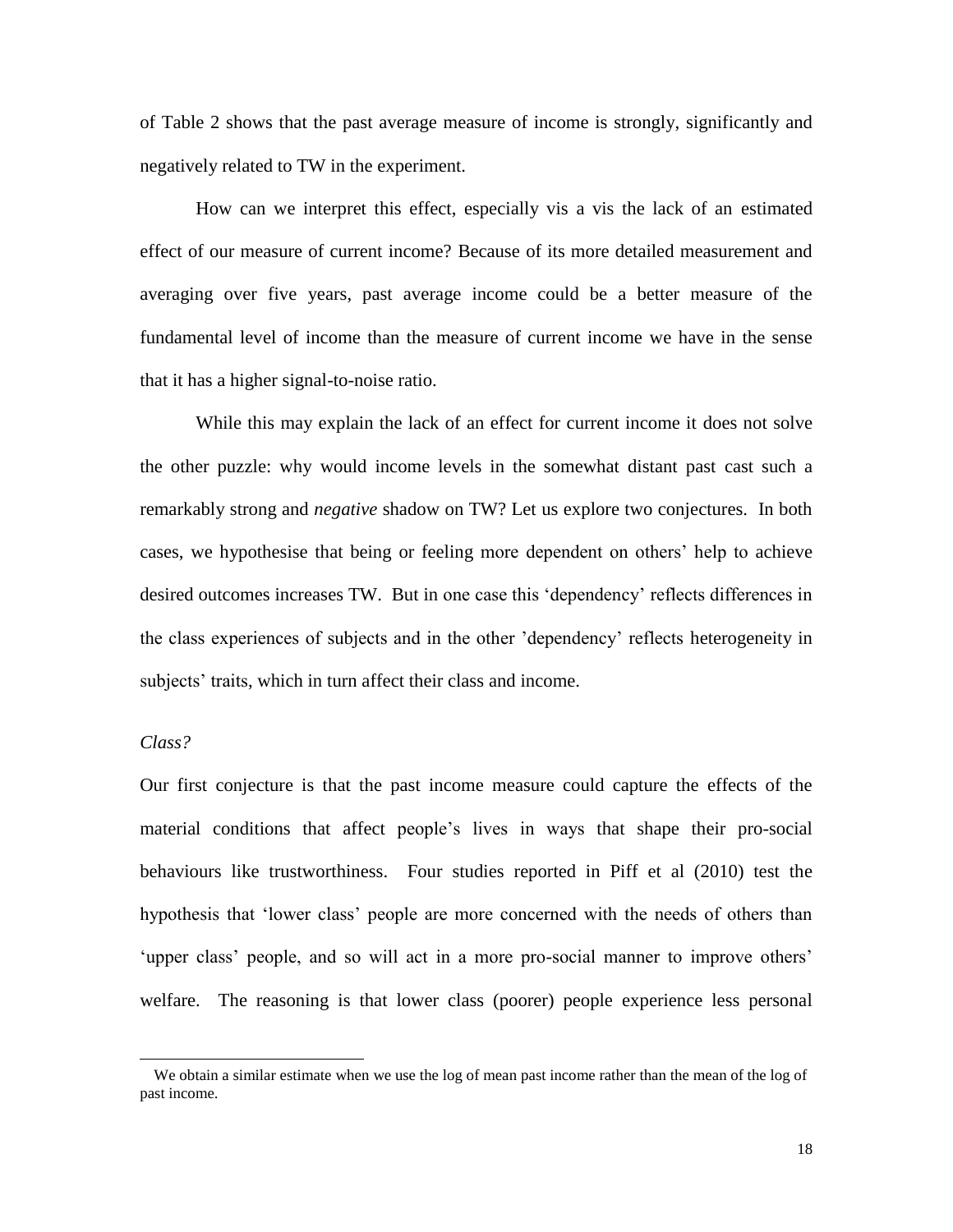control and are (or feel) more dependent on others' help and good will to achieve desired outcomes compared with upper class (richer) people, who are characterised by economic independence, more personal control and more freedom of personal choice. As a consequence, lower class people are motivated to behave in ways that promote social engagement with others, making them more accustomed to behave pro-socially in social interactions like the one in our experiment. Thus, this could explain why persons with higher past average income are *less* likely to be trustworthy in our experiment.

To test for this interpretation we can consider the impact of ‗class' on TW directly. One measure of class, not influenced by 'type', is the subject's father's 'social class or occupation.' A continuous measure related to this, available in our data, is the father's occupational prestige score based on the calibration suggested by Hope and Goldthorpe (1974). This score is also highly correlated with earnings. Column 3 of Table 2 shows that people whose fathers were in higher status occupations are *more* likely to be TW, in contrast to the argument of Piff et al., and the negative impact of past income increases. The person's own Hope-Goldthorpe score also increases TW; its impact is statistically insignificant, but the impact of the father's score remains about the same (results not shown).

On the whole these results do not support the 'class' interpretation of the negative effect of past income on TW, operating through dependency on others.

# *Heterogeneity?*

Our second conjecture is that the past income measure captures differences in the disposition towards trustworthiness, in that fundamentally richer people would be 'more opportunistic', and thus capable of ending up with higher incomes, but also, for the same

19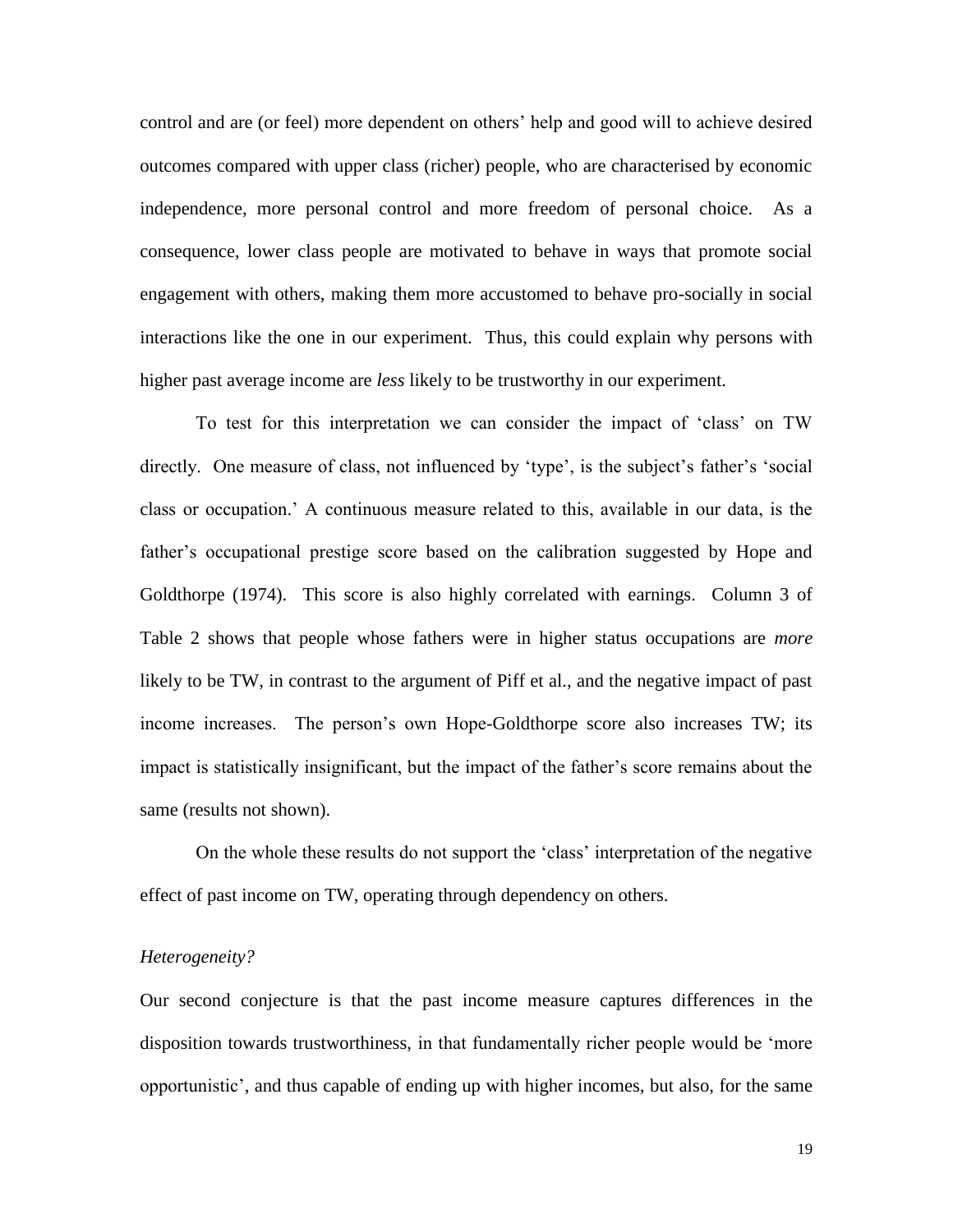reason, less intrinsically trustworthy. That is, they may well be trustworthy in an environment in which trustworthiness is enforced, but also capable of taking advantage of situations in which the pursuit of their raw self-interest remains anonymous and has no negative consequences, as in the experiment.

If these differences are driving the negative relationship between past income and TW, then we should find a corresponding relationship between TW and other indicators of 'opportunism'. One such indicator could be the frequency of residence changes, which would be higher the more intense is the search for better opportunities and the weaker are the social ties with others. Belot and Ermisch (2009), for instance, show that people who have a lower propensity to make close friends move house more often. We do not have a measure of residence changes but can use a proxy: we know that the probability of moving in a particular year is inversely related to length of current residence (e.g. Morrison (1971) and Belot and Ermisch (2009)). We would thus expect that TW should increase with length of residence. Column 3 of Table 2 shows almost no evidence of such an association, and the impacts of past income and father's occupation change little.

Another indicator of opportunism could be the degree of social mobility: people who are upwardly mobile are more opportunistic and vice versa, and so we might expect that people whose own Hope-Goldthorpe score is higher than their father's are less TW. In column 5 of Table 2, we include the difference between own and father's HG score as a regressor rather than father's HG score. Consistent with our reasoning, this variable is negatively associated with TW, but the association is small and it is mainly driven by the positive impact of father's occupational status demonstrated in the other analyses.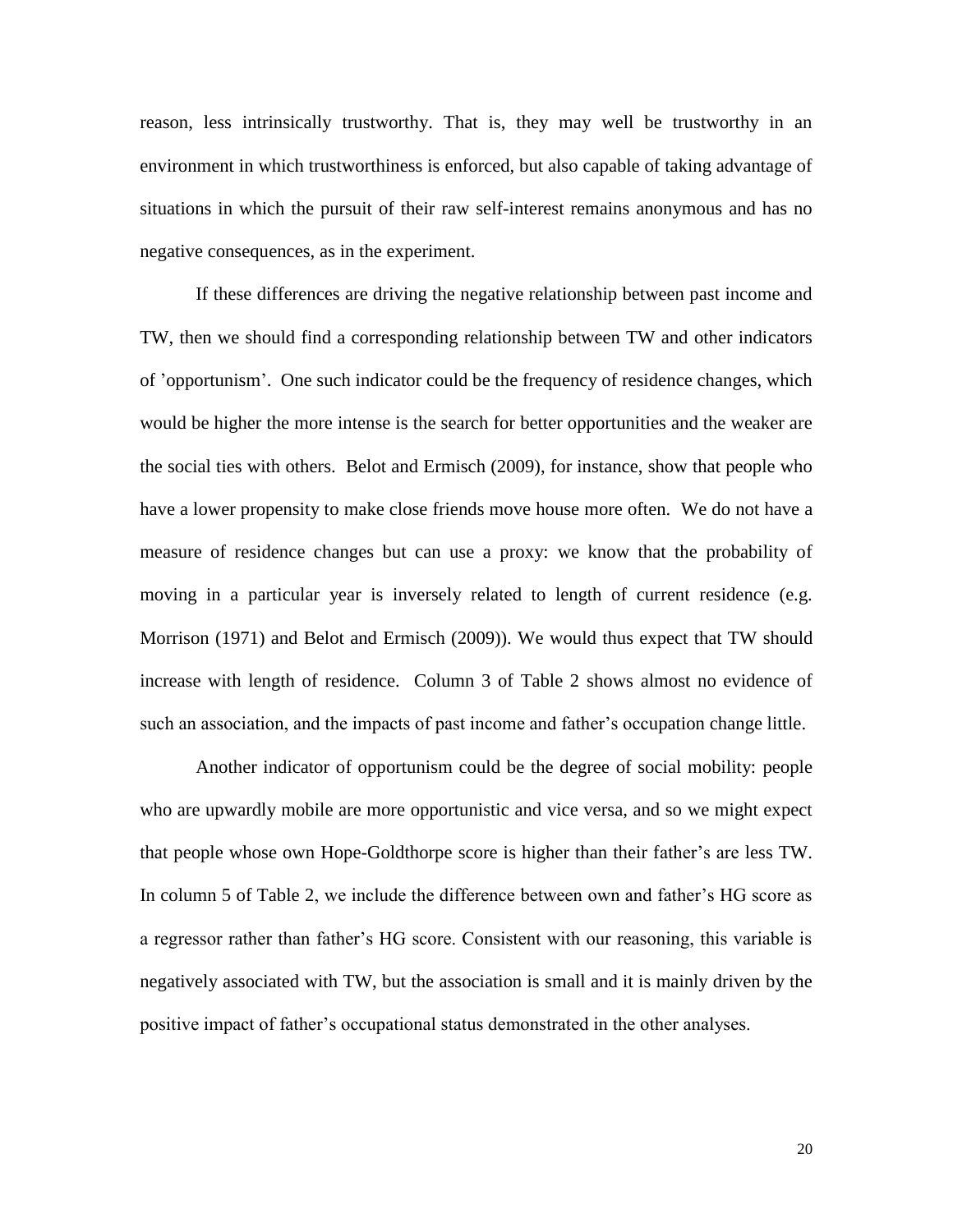These results are inconclusive with respect to this conjecture, and our puzzle of why past income shows such a strong negative effect on TW stands intact. Before we come back to it, however, what about our other hypothesis, that income matters for trustworthiness in relative terms?

### *Relative income*

l

We estimate the impacts of two notions of 'relative income' on trustworthiness, which differ in their reference points. For one of them the reference point is income in the very recent past. To investigate this we use the answers to a question we have in the questionnaire which subjects completed after the experiment, which records whether they thought, that in terms of their financial situation, they were better off, worse off or about the same as they were the previous year. When included in the logit model, these categories do not discriminate TW in a statistically significant way (p-value=0.47, results not shown), either when included on their own or in the other models discussed below.

In contrast to the recent past as reference point, we now take *past average income* (in the years 1997-2001) as reference. This measure is closely akin to the notion of relative income in the theory of Richard Easterlin (1973, 1974). He postulated that a person's expected standard or living, or ‗material aspirations' for short, is based on his past experience. A person compares his current income to his aspirations, and when the former is higher relative to the latter he feels better off, and, in his main applications, is more disposed to marry and have children. Past average income may thus reflect

<sup>15</sup> The relative income concept is also used to explain other behaviours, such as labour supply, savings and reported levels of happiness; in particular, the notion is invoked to account for the lack of an upward trend in people's reports of 'happiness' in surveys, despite considerable growth in incomes—the so called Easterlin paradox (see Clark et al (2008) for a review).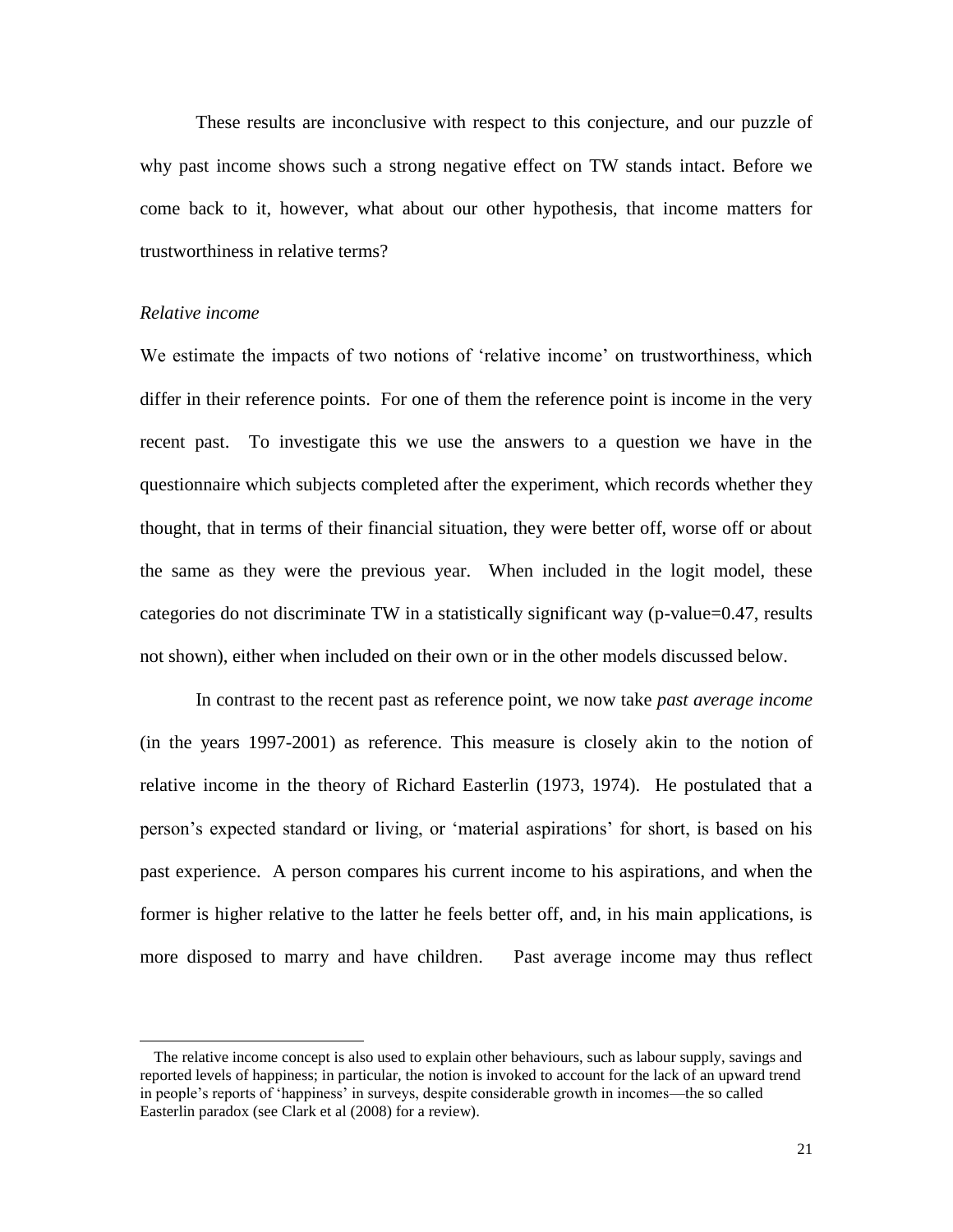‗material aspirations' *à la* Easterlin and, as such, it may be one component of relative income.

|               | Change in Household Income Relative to Average |                                                              |      |      |
|---------------|------------------------------------------------|--------------------------------------------------------------|------|------|
|               |                                                | Decline>30%   $-30\% \leq$ Change $\leq 30\%$   Increase>30% |      |      |
| Percent       | 34.7                                           | 37.3                                                         | 28.0 | 100  |
|               | 26                                             | 28                                                           |      |      |
| Percent       |                                                |                                                              |      |      |
| returning £22 | 38.5                                           | 53.6                                                         | 66.7 | 52.0 |

**Table 3: Change in Household Income between 1997-2001 and 2007 and Trustworthiness**

Table 3 shows the distribution of household income changes between 1997-2001 and 2007 relative to the average change in real household income. It indicates that those who had the largest decline in real household income exhibit the lowest chances of returning the £22 in the experiment. A simple comparison between those who experienced a change in income greater than the average (56 percent) relative to the rest shows a significantly larger percentage returning £22: 64 percent cf. 36 percent (p $value=0.016$ . Thus, we have some evidence that relative income directly affects trustworthiness.

Given the small size of our sample, it is however more efficient to use the continuous measures of current and past average income rather than these discrete measures. We define the log of 'relative income' as the difference between log current and past average log household income. From column 1 of Table 4 it is apparent that relative income has a strong positive effect on TW. We tested whether increases and declines in current income relative to past income had the same effects and found virtually no difference.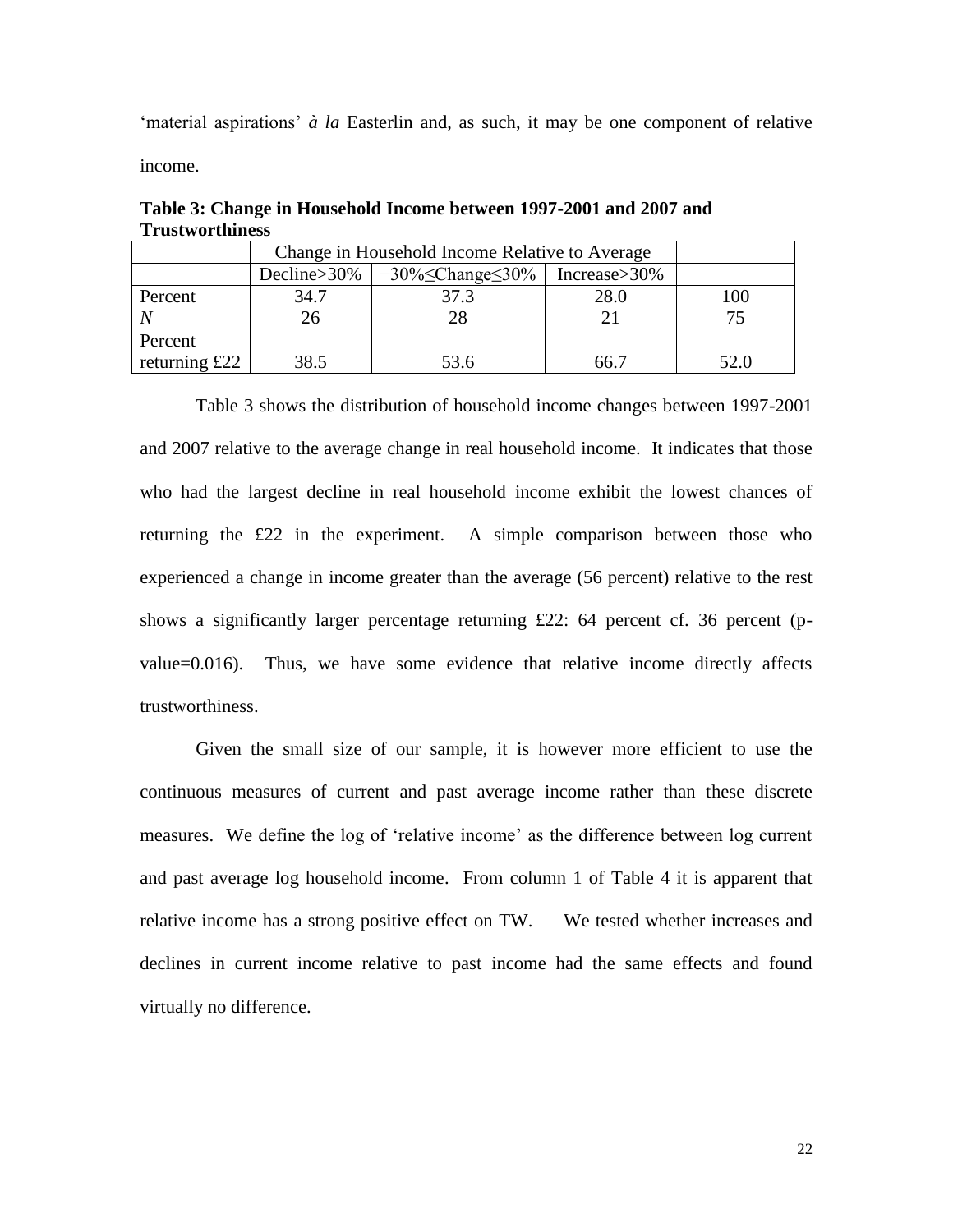| Return £22                | 1              | $\overline{2}$ | 3         | 4         | 5         | 6         | 7              |
|---------------------------|----------------|----------------|-----------|-----------|-----------|-----------|----------------|
| Relative household income | 1.09*          |                |           |           |           | $1.25*$   |                |
| (log)                     | (0.29)         |                |           |           |           | (0.30)    |                |
| Current household income  |                | $1.25*$        | $1.09*$   | $1.32*$   | $1.30*$   |           | $1.25*$        |
| (log)                     |                | (0.33)         | (0.34)    | (0.41)    | (0.32)    |           | (0.32)         |
| Average log household     |                | $-2.74*$       | $-2.78*$  | $-2.83*$  | $-2.79*$  |           | $-3.36*$       |
| income 1997-2001          |                | (0.75)         | (0.77)    | (0.82)    | (0.83)    |           | (1.33)         |
| Father's Occupational     |                |                | $0.034*$  | $0.036*$  |           |           |                |
| Prestige (Hope-Goldthorpe |                |                | (0.016)   | (0.017)   |           |           |                |
| $score)$ **               |                |                |           |           |           |           |                |
| Years of residence in     |                |                |           | 0.035     |           |           |                |
| current house             |                |                |           | (0.023)   |           |           |                |
| Difference between own    |                |                |           |           | $-0.021$  |           |                |
| and father's HG score**   |                |                |           |           | (0.015)   |           |                |
| Middle Tercile, Average   |                |                |           |           |           | $-1.28*$  | $-0.10$        |
| log household income      |                |                |           |           |           | (0.64)    | (0.59)         |
| 1997-2001                 |                |                |           |           |           |           |                |
| Top Tercile, Average log  |                |                |           |           |           | $-1.62*$  | $-0.81$        |
| household income 1997-    |                |                |           |           |           | (0.68)    | (1.14)         |
| 2001                      |                |                |           |           |           |           |                |
| Log-likelihood            | $-47.441$      | $-42.953$      | $-41.523$ | $-40.436$ | $-42.278$ | $-43.756$ | $-42.420$      |
| Number of parameters      | $\overline{2}$ | 3              | 5         | 6         | 5         | 4         | $\mathfrak{S}$ |
| Number of observations    | 75             | 75             | 75        | 75        | 75        | 75        | 75             |

| Table 4: Impacts of current and past income on Trustworthiness <sup>a</sup> |  |  |  |  |  |  |
|-----------------------------------------------------------------------------|--|--|--|--|--|--|
|-----------------------------------------------------------------------------|--|--|--|--|--|--|

**a** Standard errors in parentheses

\*Significant at 0.05 level or less

l

\*\*Also includes a variable indicating missing information for the father, which is never statistically significant.

Provided that the reference point (aspirations) is proportional to past income, the relative income hypothesis has a rather sharp prediction: equal and opposite effects of current and past log income. Of course, if the reference point is a more general function

<sup>16</sup> If we use the log of average past household income rather than the average of the logs in our measure of relative income the coefficient (std. error) is 1.09 (0.29), i.e. identical to two decimal places.

More specifically, our econometric specification is the following:  $TW_i = \alpha + \beta \ln(y_t) + \gamma \sum_{k} w_{t-k} \ln(y_{t-k}) + \epsilon$ , where TW<sub>t</sub> is a latent variable for trustworthiness in the experiment period  $t$ ,  $y_t$  is household income in year t, e has a logistic distribution, the sum is over k from 5 to 10 and  $w_{t-k}$  are weights that sum to unity. We assume  $w_{t,k}=1/5$  for k=5,..,10. Our relative income hypothesis is that  $\beta=-\gamma$ . In terms of Easterlin's ideas, each past year's contribution to 'aspirations' is proportional to income in that year and the constant of proportionality is absorbed in the constant term,  $\alpha$ . Alternatively, we could assume that 'aspirations' are proportional to average past income ( $\sum y_{t-k}/5$ ), and again the proportionality factor is absorbed in the constant term. The estimates of  $\beta$  and  $\gamma$  are very similar in this alternative specification because the correlation coefficient between average log past income and log average past income is 0.94.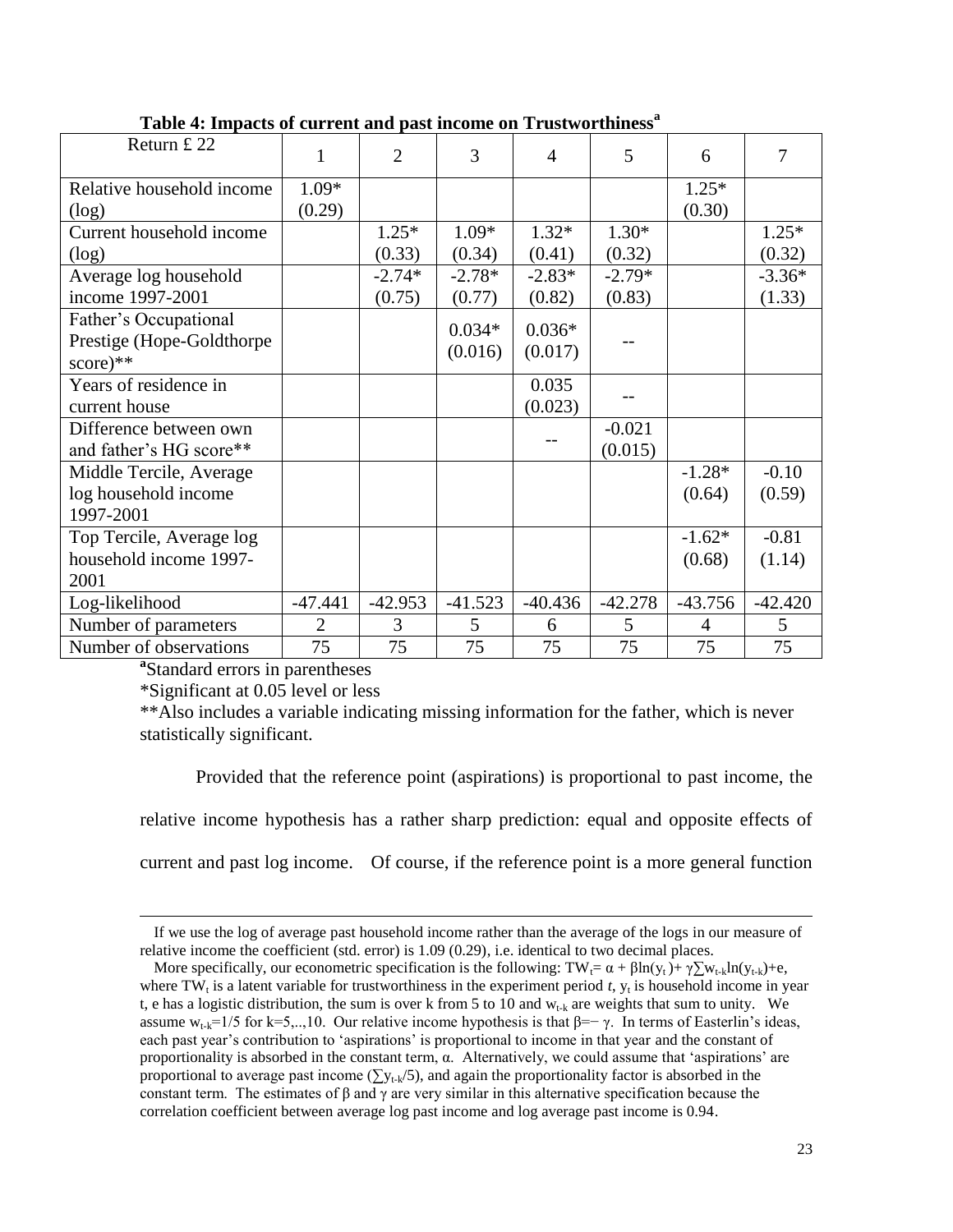of past income, then the sharp prediction disappears. But then any set of coefficients on current and past income that has the former's positive and the latter's negative is consistent with the relative income hypothesis. The results are not consistent with the sharp prediction. In column 2 of Table 4, we include current and past log incomes individually in the logit model for TW, and find that current income does show a considerable effect which it did not have when introduced on its own; but past income still has a much stronger proportionate effect on TW. The difference between the coefficients of current and past log income in column 1 of Table 4 is -1.49 (std. error=0.59), which is statistically significant  $(p=0.012)$ .

One reason that the size of the effects of current and past log income differ may be because, as explained earlier, current income is a noisier measure. If this were to explain fully the difference in coefficients and there were no noise in the average past income measure, the noise to signal ratio for log current income would need to be about 0.55 (i.e. the ratio of the measurement error variance to the true variance). This seems implausibly large for the measurement issue alone to explain that difference.

If we choose to ignore the measurement issue, a more substantive reason could be that past income may be picking up other influences on TW, due to heterogeneity. It is worth noting that, in contrast to its role in the relative income hypothesis, past long term income, under this hypothesis, would only be a 'marker' of heterogeneity with no causal relationship to TW; that is, opportunistic types both have higher incomes *and* are less TW.

The impacts of current and past income are robust to changes in specification like those in Table 2. Columns 3, 4 and 5 of Table 4 add father's occupation, residential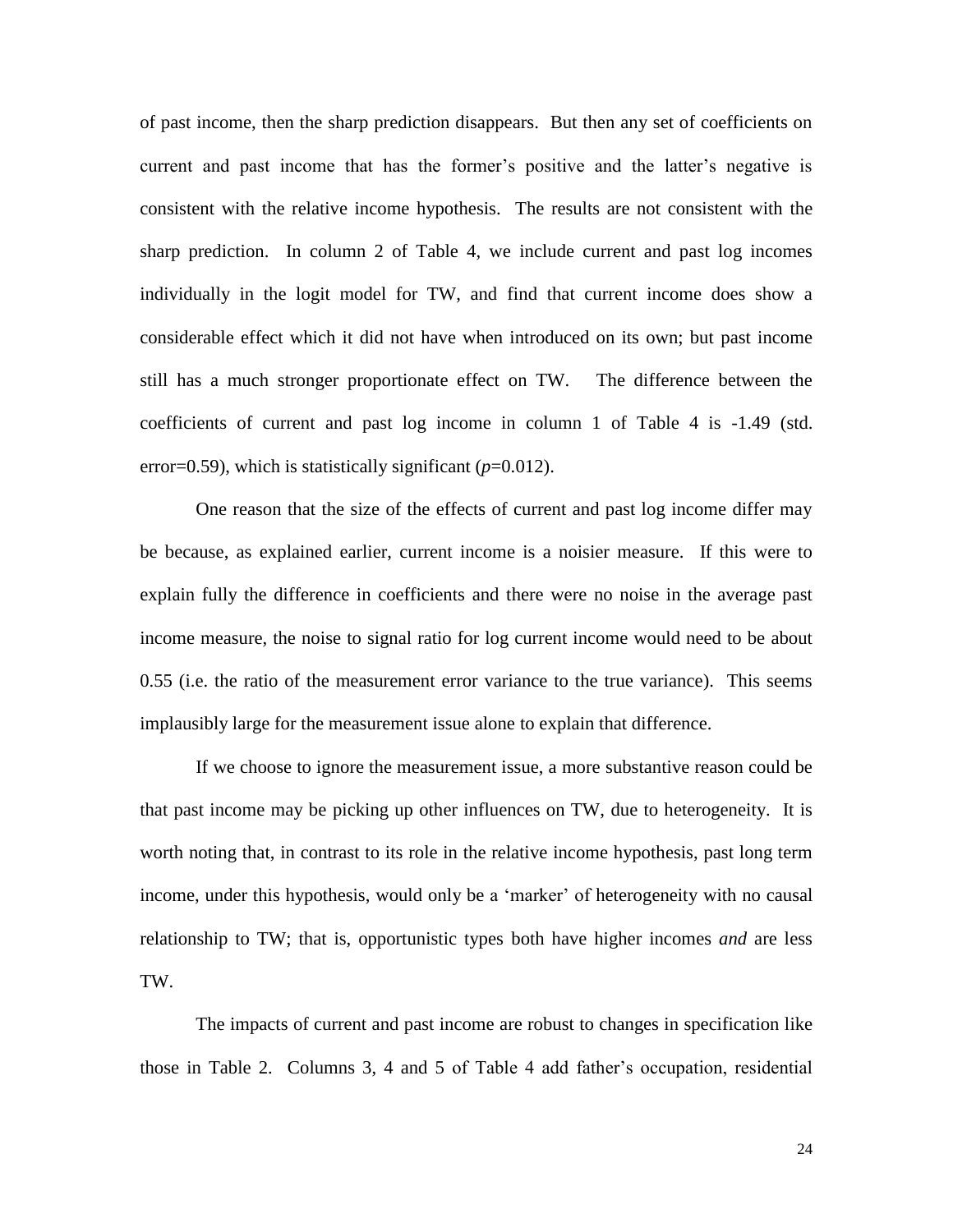tenure and the relative occupation levels of respondent and father, respectively. The coefficients of tenure and relative occupation are in the same direction as in Table 2 but are larger in size, although they are not statistically significant at conventional levels. Despite the fact that these variables may be related to 'opportunism', the introduction of them barely affects the coefficient of past income, leaving its disproportionately large effect unexplained.

#### *Discussion*

l

We propose a way of combining the 'opportunism' and relative income hypotheses in our empirical analysis: we take a person's broad position in the past average income distribution as the indicator of unobserved behavioural traits related to TW and average past income. Within each income class there could be a relative income effect.

Column 6 of Table 4 is an empirical representation of this conjecture. We divide long term income into terciles, and we see that in each income class (third), relative income has essentially the same effect—a test of the constraint that the effect of relative is the same in each class yields a chi-square statistic  $(2df)$  of only 0.06 (p-value=0.97). At the same time, the probability of TW falls as you go up the income distribution: going from the lowest to highest third, the probabilities of TW are 0.74, 0.44 and 0.36, respectively (evaluated at average relative income for the entire sample). So while being

Another possibility is that those who had higher incomes in the past than currently may be disproportionately those who retired during the intervening period and the movement into retirement may affect TW. When we include an indicator for retiring between 2001 and 2007 in the model of column 2 (8% of the sample), the coefficients of current and past log income are virtually identical, and the impact of retirement (std. error) is 0.72 (0.41).

The number of income classes that we can use is constrained by our small sample size. Statistical tests indicate that father' occupation, residential tenure and difference between father's and own occupation can be excluded from the model.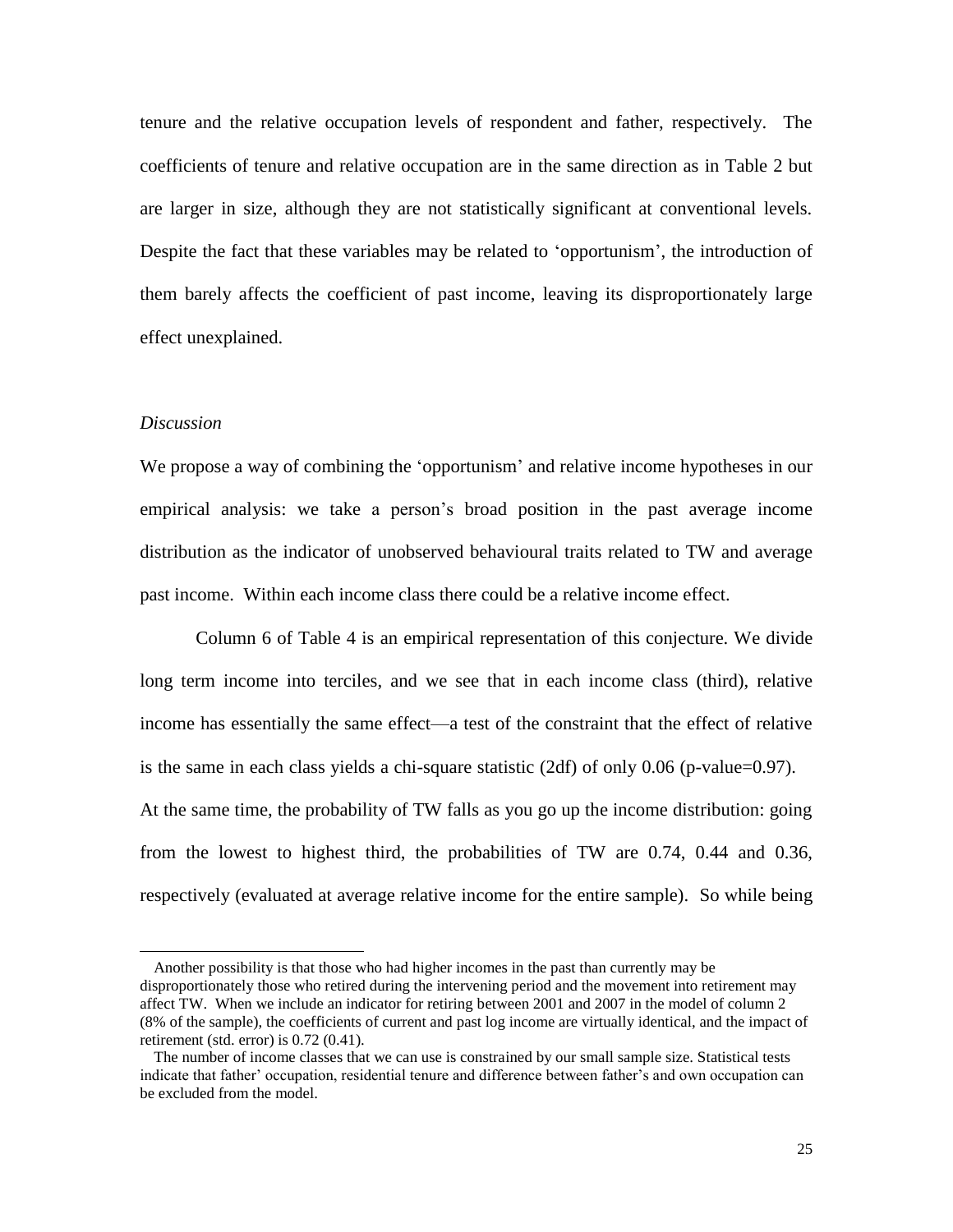richer over the longer period goes hand in hand with being (a lot) *less* trustworthy, because it reflects being a more opportunistic type, higher relative income *within each class* of long term income still makes one *more* trustworthy. This is illustrated in Figure 2: the boxes represent a person's long-term income class and the effect of differences in relative income within a class is represented by the upward slopping lines within each box.





**Trustworthiness**

**Long-term income**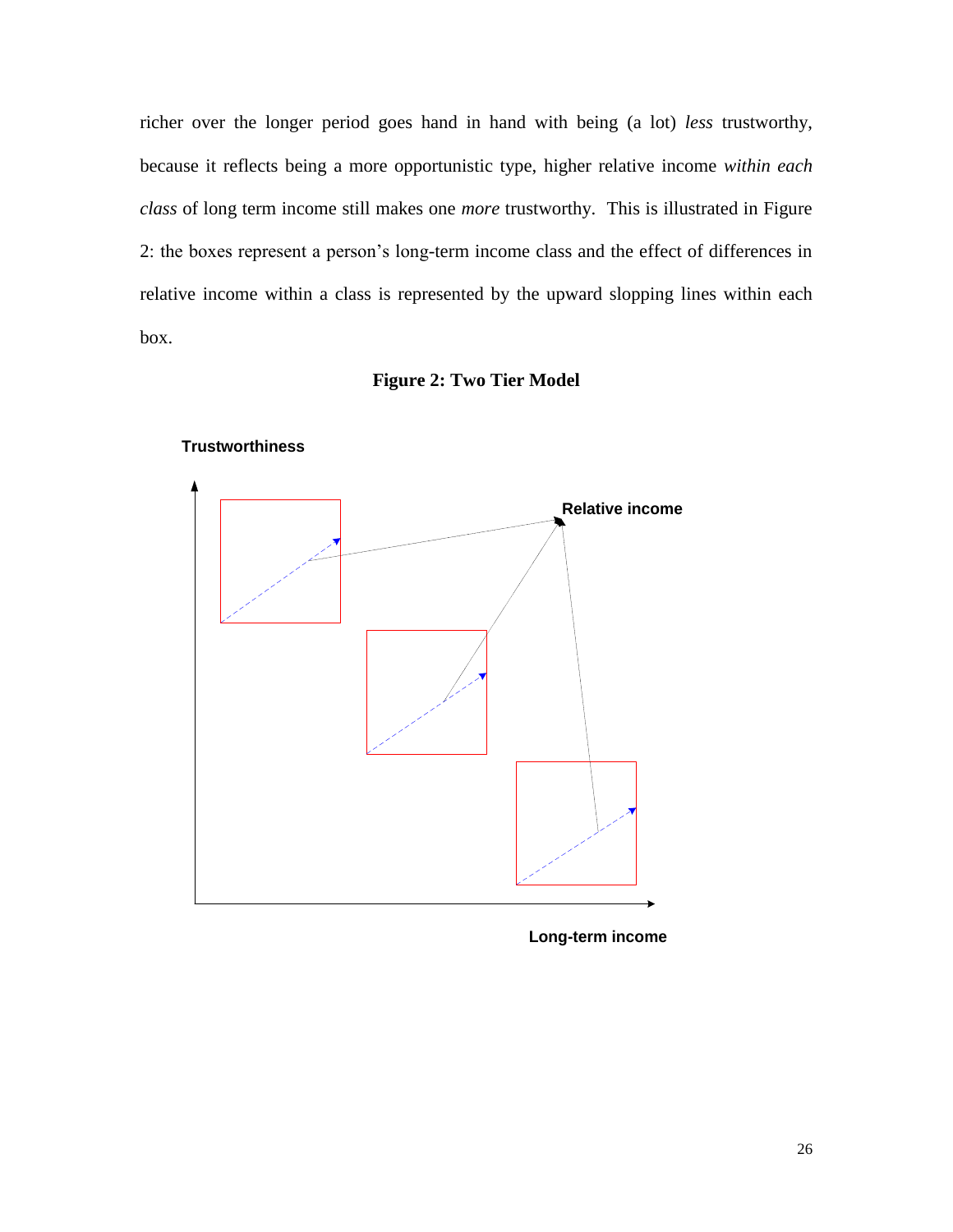Does the model in column 6 of Table 4 do justice to the data? In column 7 we present estimates of a model which relaxes the relative income constraint on the impacts of current and past log income imposed in column 6. The hypothesis that the impacts have equal and opposite signs is rejected (chi-square  $(1df) = 8.96$ ; p-value=0.003). Indeed the tercile indicators are jointly insignificant, with their exclusion taking us back to model 2 in Table 4. While model 2 accounts for the data in a statistically more parsimonious way, it is however harder to interpret in substantive terms because past income may partly have a causal impact as a component of relative income, but also serve as a mere indicator for opportunism with no causal implication.

#### *Conclusions*

Our basic robust finding is that given past income, higher current income *increases* TW and, given current income, higher past income *reduces* TW. This suggests that the more distant past is relevant as a reference point for relative income and that higher relative income increases trustworthiness. Here the driving mechanism of TW would be whether aspirations set by the level of past income, are or are not satisfied by current income. But past income also has a disproportionately large effect on trustworthiness compared to that predicted by the relative income theory, and this leads us to suspect that it may also capture an heterogeneously distributed trait that affects both income and TW, ‗opportunism', with more opportunistic types being less trustworthy and having higher average incomes. We suggest a two-tier model in which relative income has the same positive effect within each average income class, but people in higher average income classes have a lower fundamental level of trustworthiness. While the empirical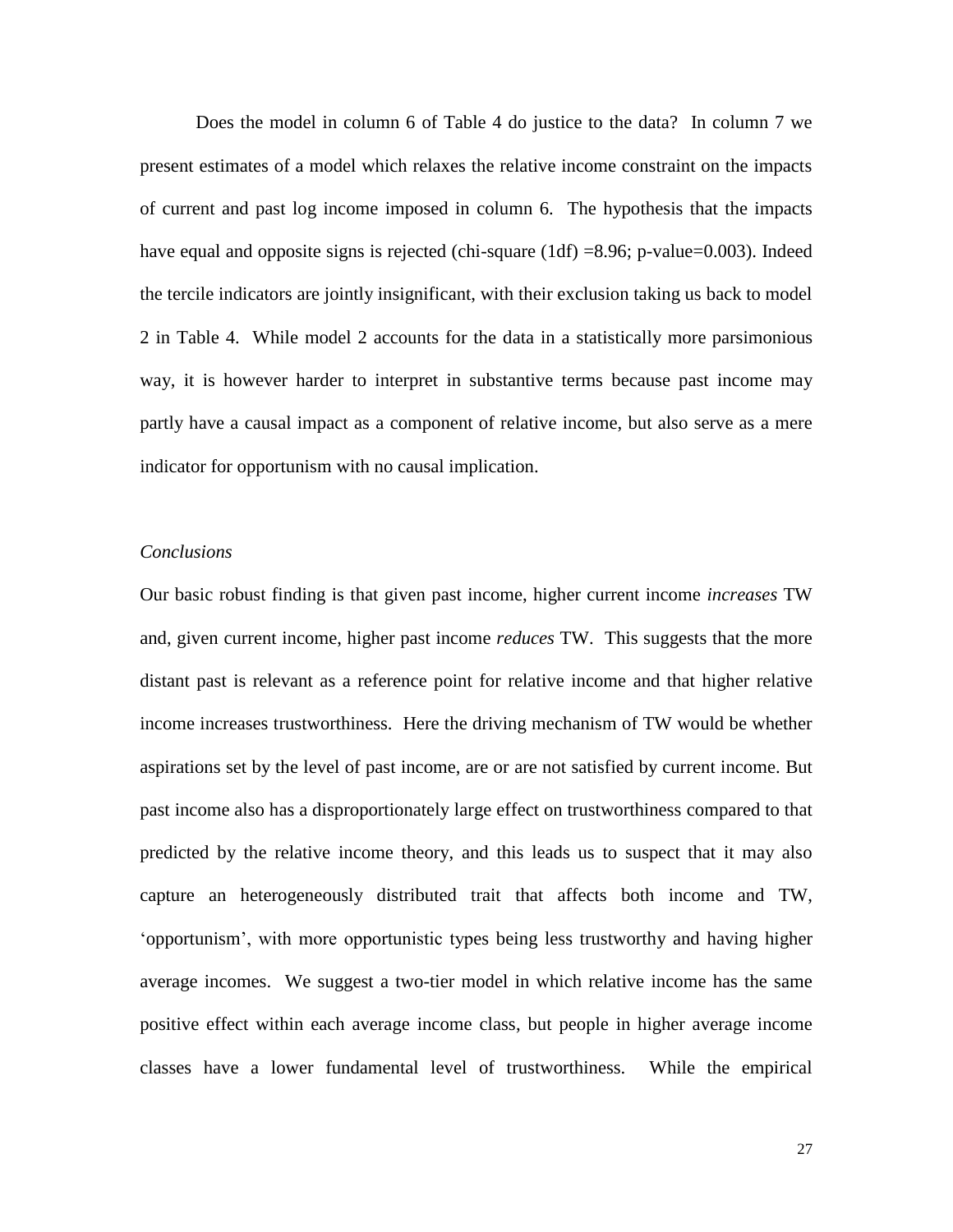representation of this model is somewhat ad hoc—assuming three income types when the underlying variable may be continuous—and does not account for the data quite as well as a more parsimonious model, it has theoretical appeal.

It also has interesting dynamic implications: TW should increase (decline) during an economic boom (recession) because current income rises (falls) relative to past income; in other words, trustworthiness is pro-cyclical. In so far as trustworthiness positively affects economic growth, then periods of recession would be deeper and longer as a result of trustworthiness being pro-cyclical. It would further follow that redistributive policies, while politically and financially easier during periods of boom, would in fact be more effective during recessions.

In terms of secular income growth, as long as it is not associated with a change in the distribution of the underlying traits that affect both income and TW it should have no long-term effects on TW. But if that distribution is not immutable but interacts with changes in cultural zeitgeist, it would follow that, for example, the spreading of a more mercantile culture could increase the frequency of opportunism. Their income would grow faster as a result, but their fundamental level of trustworthiness would decline justifying the often heard common sense perception that as societies become richer they become meaner.

We are grateful to Pedro dal Bò for pointing this out to us.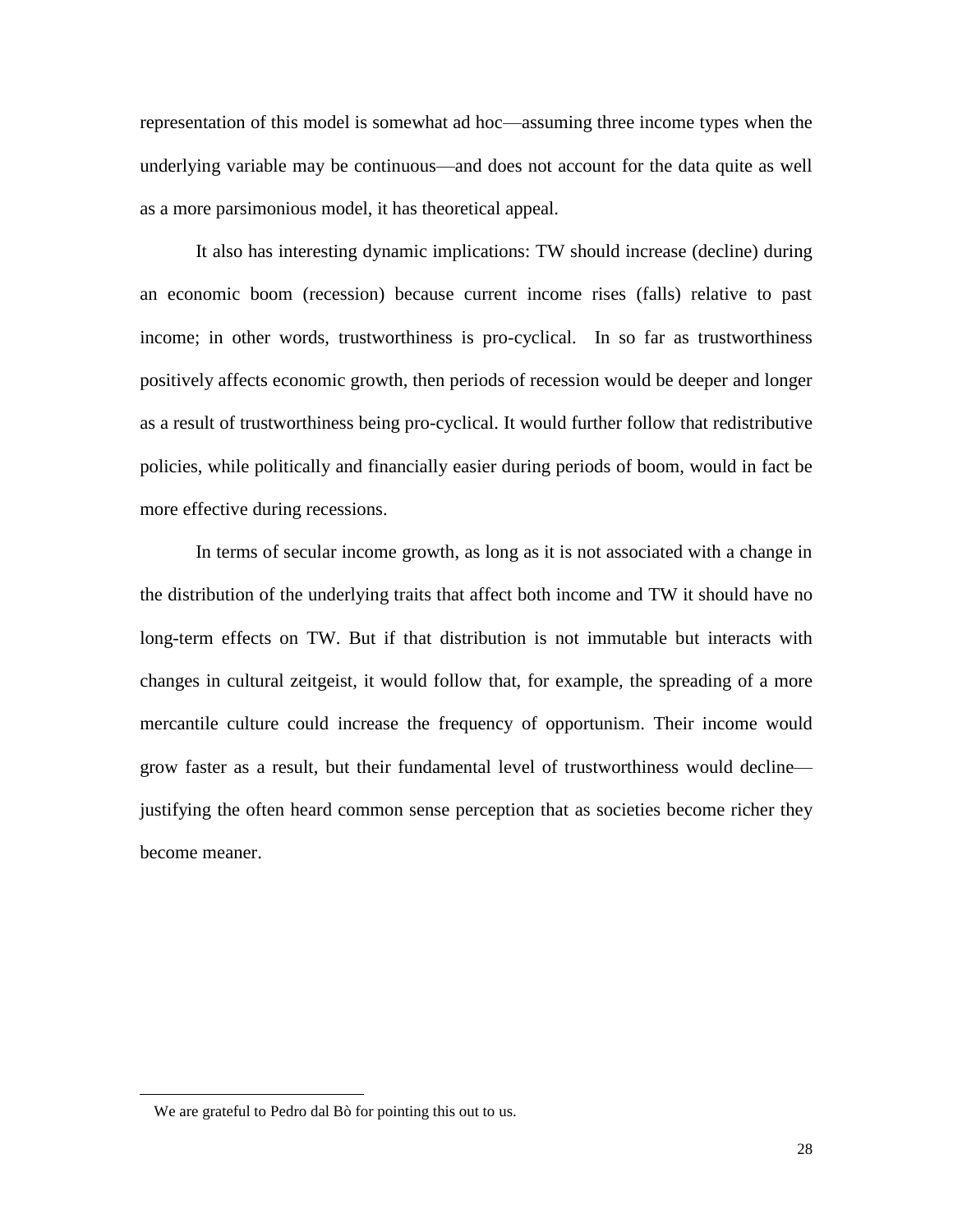| Log            | <b>Income</b>      | <b>Mean</b> | Std.             | 1 <sup>st</sup> | <b>Median</b> | $2^{\text{rd}}$ |
|----------------|--------------------|-------------|------------------|-----------------|---------------|-----------------|
| <b>Measure</b> |                    |             | <b>Deviation</b> | <b>Ouartile</b> |               | Quartile        |
|                | 2007 Current       | 7.08        | 0.86             | 5.96            | 7.16          | 7.85            |
|                | <b>Average log</b> | 7.21        | 0.53             | 6.78            | 7.24          | 7.64            |
| 1997-2001      |                    |             |                  |                 |               |                 |
| log average    |                    | 7.29        | 0.58             | 6.86            | 6.33          | 7.69            |
| 1997-2001      |                    |             |                  |                 |               |                 |

**Appendix Table 1: Log Income Measures (n=75)**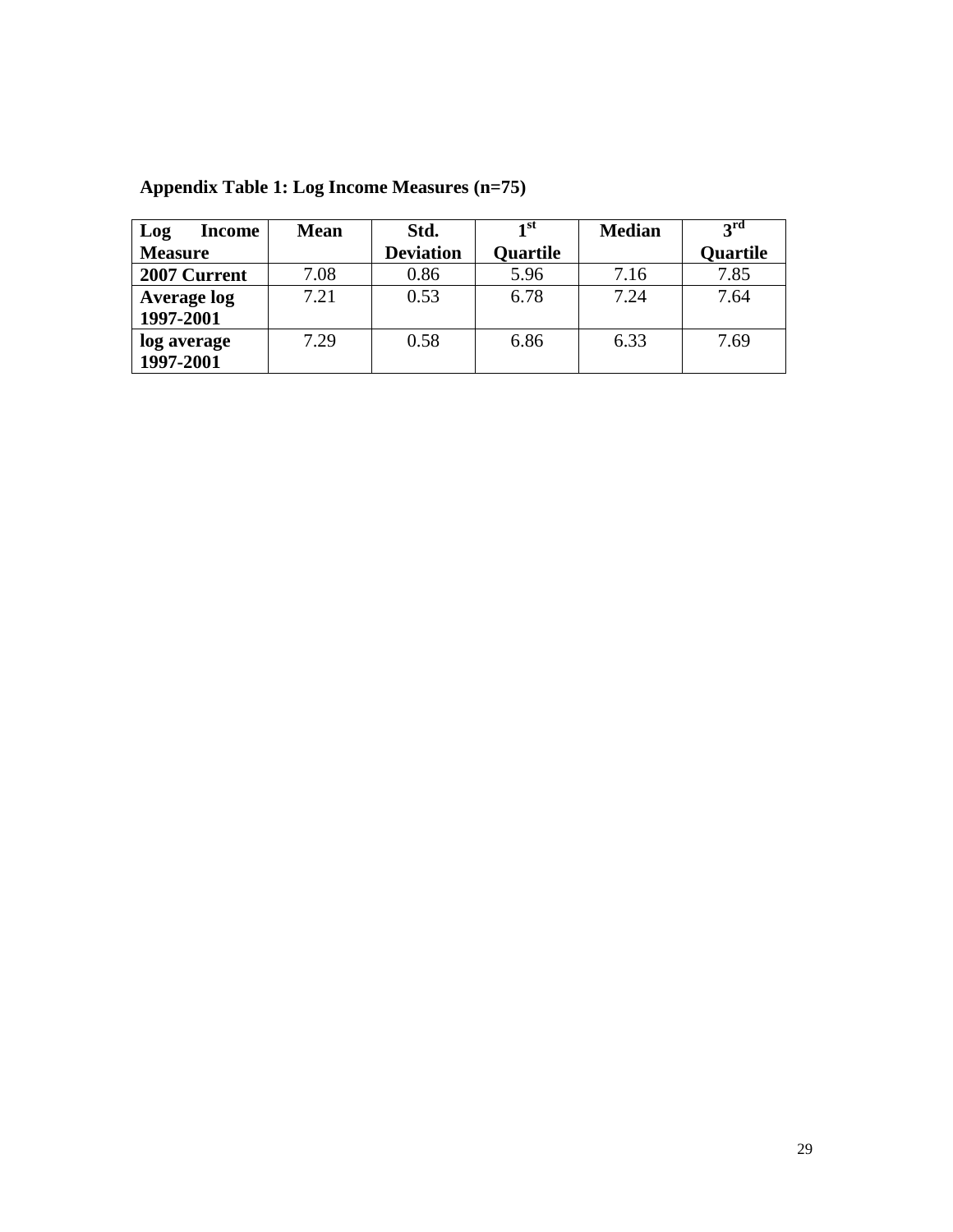# **References**

- Bacharach, M. and Gambetta, D. 2001. Trust in signs. In: Cook, K. (Ed.). *Trust in Society*. New York: Russell Sage Foundation.
- Barr, A. 2003. Trust and expected trustworthiness: experimental evidence from Zimbabwean villages. *Economic Journal* 113, 614-630.
- Barr, A. and Serneels, P. 2006. Reciprocity in the workplace. *Experimental Economics*, 12, 99-112.
- Becchetti, L. and Conzo, P. 2009. Creditworthiness as a signal of trustworthiness. AICCON Working Papers #67-2009, [www.aiccon.it/f](http://www.aiccon.it/)ile/convdoc/wp\_aiccon creditworthiness.pdf

Bellemare, C. and Kroeger, S. 2007. On representative social capital. European *Economic Review* 51, 183-202.

- Belot, M. and Ermisch, J.F. 2009. Friendship ties and geographical mobility: evidence from the Great Britain. *Journal of the Royal Statistical Society*, 172:437-444.
- Berg, J., Dickhaut, J. and McCabe, K. 1995. Trust, reciprocity, and social history. *Games and Economic Behavior* 10, 122-142.
- Bohnet, I. and Huck, S. 2004. Repetition and reputation: implications for trust and trustworthiness when institutions change. *American Economic Review* 94, 362- 366.
- Bohnet, I., Harmgart, H., Huck, S. and Tyran, J.-R. 2005. Learning trust. *Journal of the European Economic Association* 3, 322-329.
- Bonein, A. and Serra, D. 2009. Gender pairing bias in trustworthiness. *The Journal of Socio-Economics* 38 (2009) 779–789
- Camerer, C. 2003. *Behavioral Game Theory: Experiments in Strategic Interaction.* Princeton: Princeton University Press.
- Clark, Andrew, Frijters, Paul and Shields, Michael A. 2008. Relative income, happiness, and utility: An explanation for the Easterlin paradox and other puzzles. *Journal of Economic Literature* 46:95-144.
- Easterlin, Richard A. 1973. "Relative Economic Status and the American Fertility Swing." In *Family Economic Behavior,* ed. E. B. Sheldon. Philadelphia: Lippincott.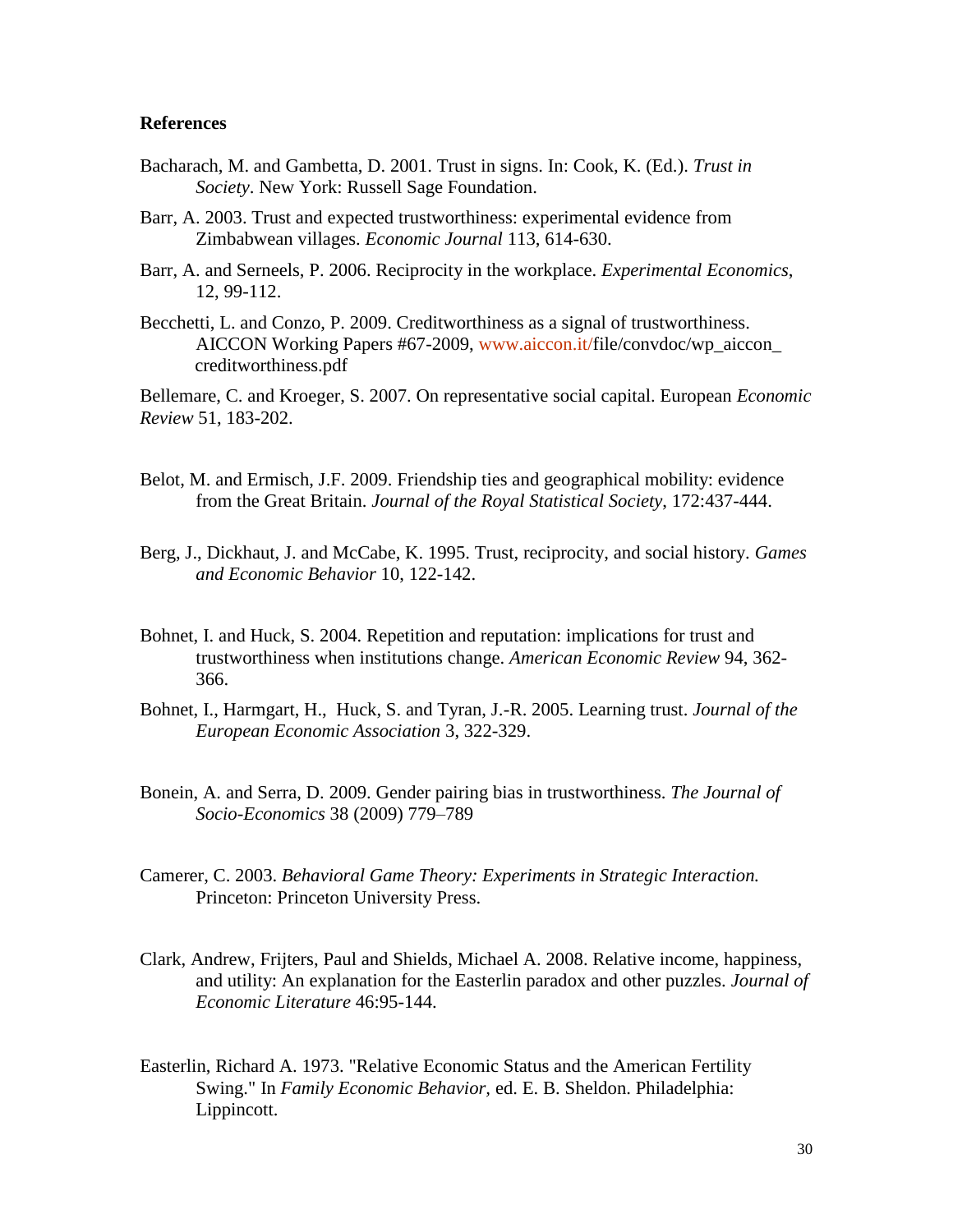- Easterlin, Richard A. 1974. Does economic growth improve the human lot? Some empirical evidence. In *Nations and Households in Economic Growth. Essays in Honor of Moses Abramovitz*, ed. R. David and M. Reder. New York: Academic Press.
- Eckel*,* C. C. & R.K. Wilson*,* Rick K., 2004. "Is trust a risky decision?" Journal of Economic Behavior & Organization, Elsevier, vol. 55(4), pages 447-465
- Ermisch, J.F. and Gambetta, D. 2006. People's Trust: the design of a survey-based experiment. Working Paper of Institute for Social and Economic Research, paper [2006-34 \(PDF\).](http://www.iser.essex.ac.uk/pubs/workpaps/pdf/2006-34.pdf) Colchester: University of Essex.
- Ermisch, John, Gambetta, Diego, Laurie, Heather, Siedler, Thomas and Uhrig, S.C. Noah. 2009. Measuring people's trust. *Journal of the Royal Statistical Society* Series A. 172:749-769.
- Fehr, E. & Klaus M. Schmidt, 1999. [A Theory Of Fairness, Competition, and](http://ideas.repec.org/a/tpr/qjecon/v114y1999i3p817-868.html)  [Cooperation.](http://ideas.repec.org/a/tpr/qjecon/v114y1999i3p817-868.html) *[The Quarterly Journal of Economics](http://ideas.repec.org/s/tpr/qjecon.html)*, MIT Press, vol. 114(3), pages 817-868.
- Fehr, E., Fischerbach, U., von Rosenbladt, B., Schupp, J. and Wagner, G.G. 2002. A Nation-Wide Laboratory. Schmollers Jahrbuch 122, 519-542.
- Gambetta D. and Hamill, H. 2005. *Streetwise. How taxi drivers establish their customers' trustworthiness*. New York: Russell Sage
- Glaeser E.L., Laibson, D.I., Scheinkman, J.A. and Soutter, C.L. 2000. Measuring trust. *Quarterly Journal of Economics* 115, 811-846.
- Goldthorpe, J.H. and Hope, K. 1974. *The Social Grading of Occupations: A New Approach and Scale,* Oxford.
- Jäckle, A., Sala, E., Jenkins, S.P. and Lynn, P. 2004. Validation of Survey Data on Income and Employment: the ISMIE Experience, Working Papers of the Institute for Social and Economic Research, paper 2004-14. Colchester: University of Essex.
- Karlan, D. S. 2005. Using Experimental Economics to Measure Social Capital and Predict Financial Decisions. *American Economic Review* 95, 1688–1699